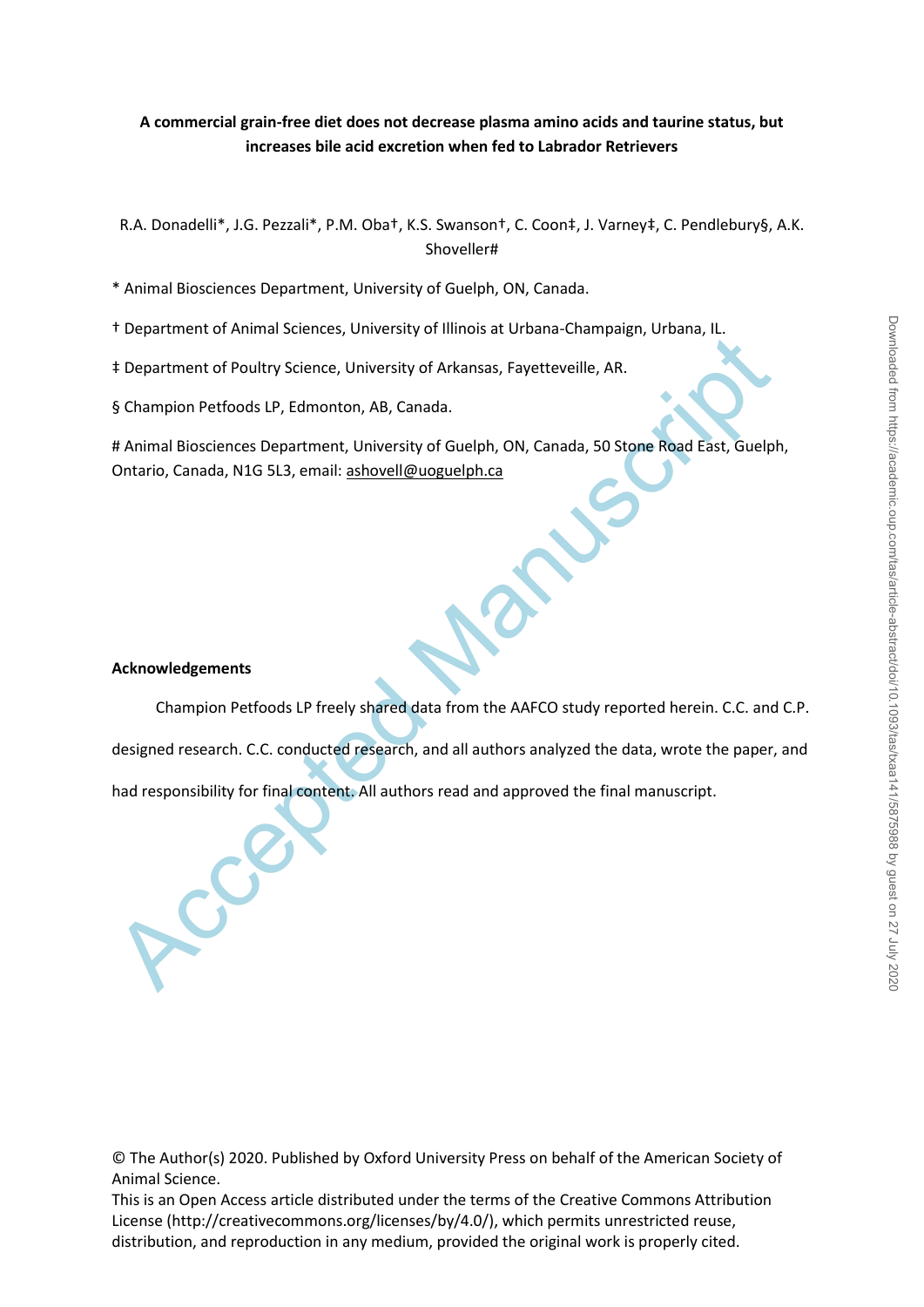not concentrations or pussine or whote chood dotinine, as start we inponensate that tectoms ones diets will result in reduced taurine status from baseline measures. The objective of this study was determine the effects of **ABSTRACT:** Grain-free diets tend to have greater inclusions of pulses in contrast to grain-based diets. In 2018 the Food and Drug Administration (FDA) released a statement that grain-free diets may be related to the development of canine dilated cardiomyopathy (DCM). However, all dog foods met regulatory minimums for nutrient inclusion recommended by the Association of American Feed Controls Official (AAFCO). In some FDA case reports, but not all, dogs diagnosed with DCM also had low concentrations of plasma or whole blood taurine, as such we hypothesized that feeding these diets will result in reduced taurine status from baseline measures. The objective of this study was to determine the effects of feeding a grain-free diet to large breed dogs on taurine status and overall health. Eight Labrador Retrievers (4 males, 4 females; Four Rivers Kennel, MO) were individually housed and fed a commercial complete and balanced grain-free diet (Acana Pork and Squash formula; APS) for 26 wk. Fasted blood samples were collected prior to the start of the trial (baseline; wk 0), at wk 13 and wk 26 for analyses of blood chemistry, hematology, plasma amino acids (AA), and whole blood taurine. Urine was collected by free catch at wk 0 and 26 for taurine and creatinine analyses. Fresh fecal samples were collected at wk 0 and 26 for bile acid analyses. Data were analyzed using the GLIMMIX procedure with repeated measures in SAS (v. 9.4). Plasma His, Met, Trp, and taurine and whole blood taurine concentrations increased over the course of the study (P < 0.05). Urinary taurine to creatinine ratio was not affected by diet (P>0.05). Fecal bile acid excretion increased after 26 wk of feeding APS to dogs. Despite the higher fecal excretion of bile acids, plasma and whole blood taurine increased over the 26-wk feeding study. These data suggest the feeding APS, a grain-free diet, over a 26-wk period improved taurine status in Labrador Retrievers and is not the basis for incidence of DCM for dogs fed APS. Other factors that may contribute to the etiology of DCM should be explored.

**Keywords:** Grain-free dog food, Large breed dogs, Pulses, Sulfur amino acids.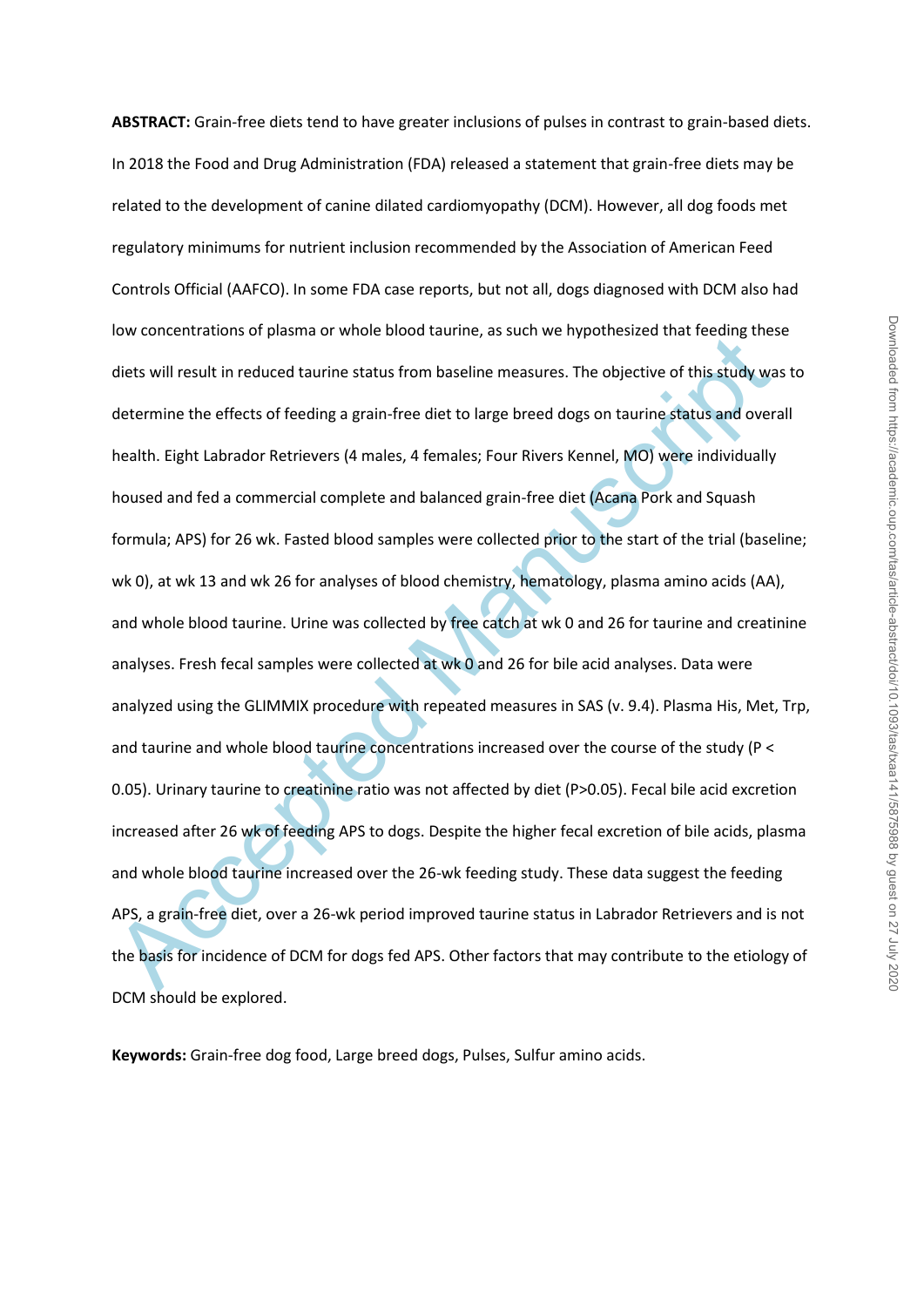Ieguminous seeds (pulses), and/or potatoes in various forms (whole, flour, protein, etc.) as a maingredient (listed within the first 10 ingredients in the ingredient list, before vitamins and mineral lingue and and mineral In 2018, the Food and Drug Administration (FDA) released a report warning about a possible link between feeding dogs (specifically large male dogs) grain-free diets and the development of dilated cardiomyopathy (DCM); efforts to understand the potential link continues. Grain-free diets are loosely defined as dog foods which contain no grains and instead contain peas, lentils, other leguminous seeds (pulses), and/or potatoes in various forms (whole, flour, protein, etc.) as a main ingredient (listed within the first 10 ingredients in the ingredient list, before vitamins and minerals). Legumes, specifically pulses, have greater protein (NRC, 2006; Singh, 2017) and fiber (especially soluble fibers and oligosaccharides) content (Carciofi et al., 2008) in contrast to grains (Alvarenga and Aldrich, 2019; Pezzali et al., 2020). While these characteristics may help to increase dietary protein content, and aid in gut health and weight management (Choct, 2009; German et al., 2010; Flanagan et al., 2017; Kroger et al., 2017), pulses contain lower concentrations of sulfur amino acids (SAA) and may cause imbalances in a diet's amino acid profile. Other limitations in pulses nutrient composition include the complete lack of taurine and L-carnitine content (NRC, 2006; Hall et al., 2017; Mansilla et al., 2019) which are required to support osmoregulatory balance and fatty acid oxidation, repectively.

There is a known relationship between low taurine status and DCM. One common parameter reported to the FDA was low plasma and whole blood taurine concentrations in dogs with DCM. In Newfoundland dogs with DCM, taurine supplementation was reported to reverse the condition (Fascetti et al., 2003). Additionally, when taurine was supplemented to Golden Retrievers with DCM, there was an improvement in health, and in some cases the disease was resolved (Belanger et al., 2005). Similarly, other cases of taurine supplementation in DCM-diagnosed dogs lead to the similar outcomes (Kittleson et al., 1997; Backus et al., 2006; Kaplan et al., 2018; Adin et al., 2019).

Taurine is a β-amino amino sulfone that is not used for protein synthesis, but remains in animal tissues as a free AA (Brosnan and Brosnan, 2006). Dogs are able to synthetize taurine if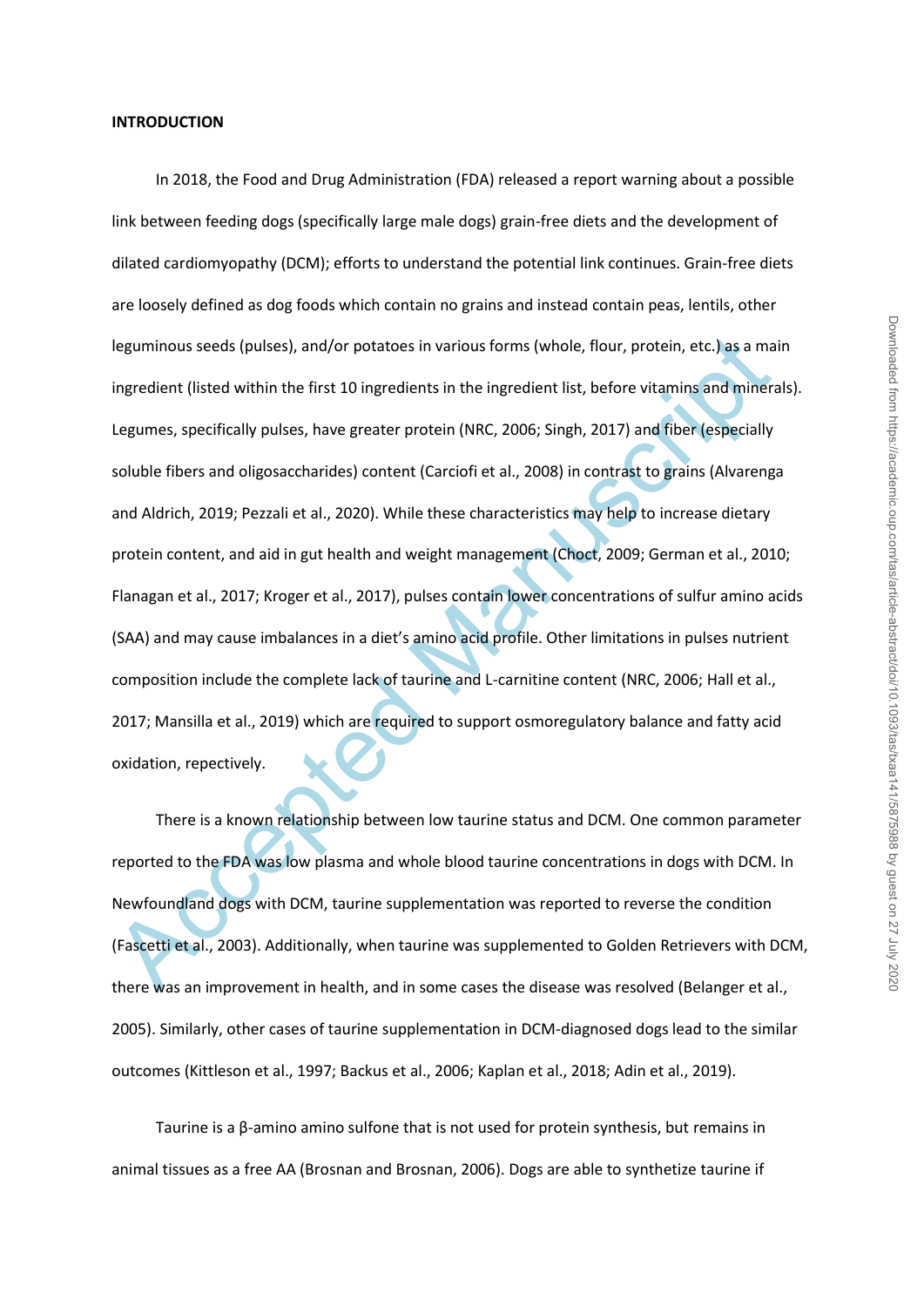sufficient dietary SAA (Met and cyst(e)ine) are provided (Torres et al., 2003). As a result, despite being involved in several metabolic roles (Huxtable, 1992; Sanderson, 2006), taurine is not considered an essential nutrient for dogs (NRC, 2006; AAFCO, 2018). One of the primary roles of taurine in dogs is the conjugation of bile acids (BA, Czuba and Vessey, 1981). After primary BA aid in fat digestion, then they are re-absorbed and transported back to the liver (Dawson and Karpen, 2015); however, some dietary components may affect BA recirculation. For example, BA recirculation can be affected by fibers (Kritchevsky, 1978) and high fat content (Bravo et al., 1998; Herstad et al., 2017; Herstad et al., 2018). Since taurine is conjugated to BA, loss could occur through feces due to reduced enterohepatic recirculation of BA (Hickman et al., 1992; Ajouz et al., 2014; Dawson and Karpen, 2015) and result in a reduction in taurine status. Moreover, taurine is also lost through urinary excertion, with dietary supplementation causing an increase in excretion (Park et al., 1989). As such, taurine balance can be assessed by measuring plasma and whole blood taurine, fecal BA excretion, and urinary taurine excretion.

Exactly, nowever, some uncerty components may entered received and the concerned Manuscripts, between the distance detect of the sample, the concerned Manuscript details, 1991<br>Herstad et al., 2017; Herstad et al., 2018). S To date, there are few published studies evaluating the effects of a commercial grain-free diet and taurine status in healthy large-breed dogs, and most pet food companies do not publish AAFCO feeding studies. Thus, the objective of this study was to evaluate the effects of feeding a commercial grain-free dog food to Labrador Retrievers on apparent total tract digestibility (ATTD), stool quality, blood chemistry, hematology, plasma AA and taurine concentrations and BA excretion during a 26 wk feeding trial that followed AAFCO Canine Feeding protocols. We hypothesized that dogs fed a commercial complete and balanced grain-free diet with adequate concentrations of SAA and taurine would: 1) have normal blood chemistry and hematology; 2) normal plasma AA concentrations; 3) reduced blood and plasma taurine concentrations; and 4) a higher fecal excretion of primary and secondary BA and urinary taurine.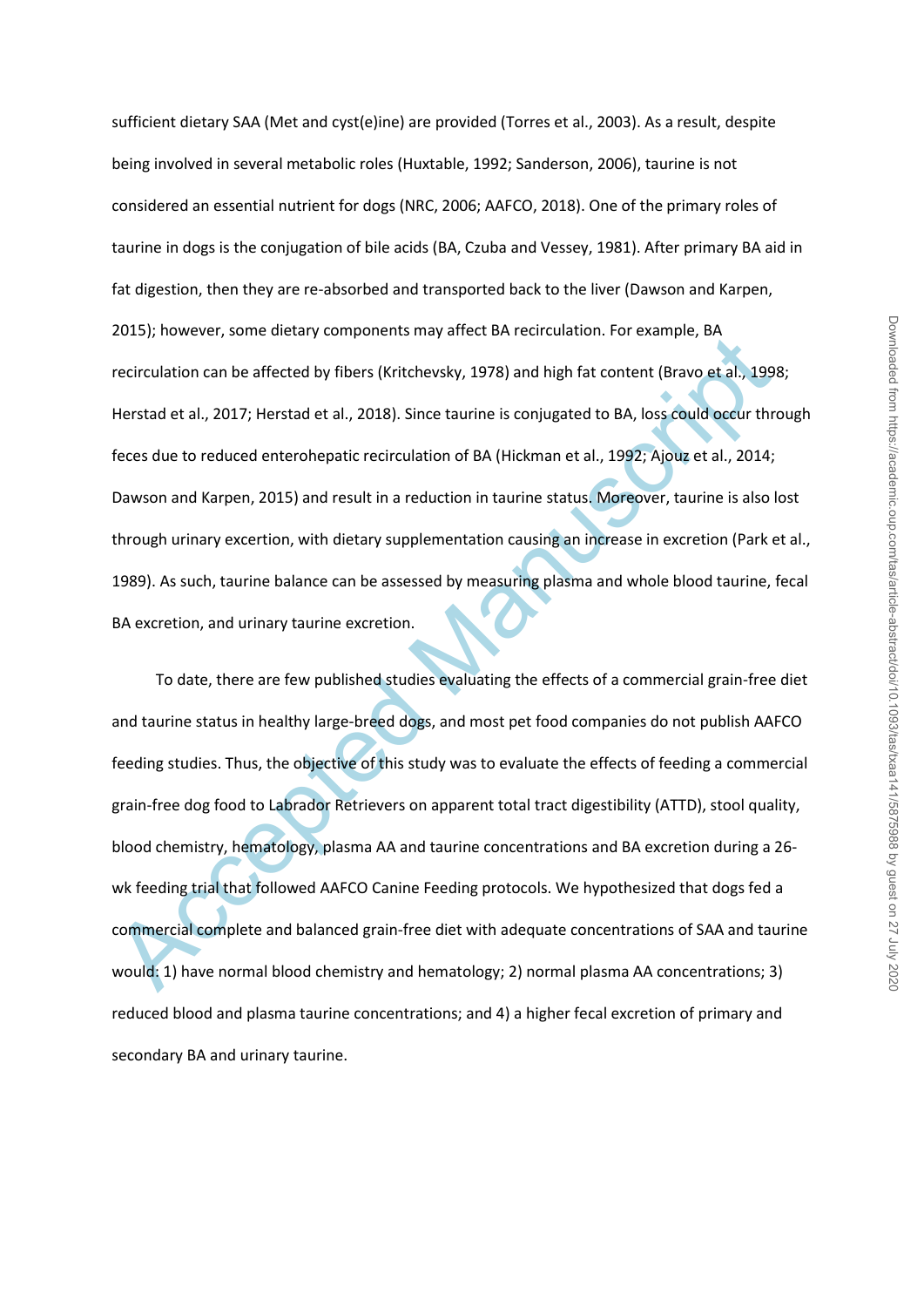#### **MATERIALS AND METHODS**

The Institutional Animal Care and Use Committee (IACUC) of Four Rivers Kennel (Walker, MO) approved this study (IACUC number FRK-14). The study was conducted at Four Rivers Kennel from October 18, 2018 to April 18, 2019. The study used monadic feeding with repeated measures and followed the recommendations of the AAFCO (2018) feeding protocol to support a complete and balanced adult maintenance claim. Additional outcomes focused on taurine metabolism were added to test the hypotheses.

### *Dog food and feeding trial*

Electric to the hypotheses.<br>
Dog food and feeding trial<br>
Electric hardcon Retriever dogs (4 intact males and 4 intact females, average age = 6.0 ± 2.1<br>
were housed individually (1.83m x 1.22m) and fed a grain-based commerc Eight Labrador Retriever dogs (4 intact males and 4 intact females, average age =  $6.0 \pm 2.1$  yr) were housed individually (1.83m x 1.22m) and fed a grain-based commercial control diet (CTL; MFA Gold N Pro, MFA Inc., Columbia, MO, USA; Table 1) for 26 wk washout prior to the start of the study. Kennel temperature was held between 13ºC and 29ºC and humidity was dependent on the weather. Depending on weather conditions, dogs had socialization with other dogs for up to 6 h daily in outside runs (12.2m x 12.2m).

After the 26 wk washout period (baseline; wk 0), dogs were fed the treatment grain-free diet (APS; Acana Pork and Squash formula, Champion Petfoods, Auburn, KY, USA). Males were fed 700  $g/d$  and females were fed 550  $g/d$ ; feeding amounts were based on their energy requirements from the previous 26 wk. Clean, fresh water was available *ad libitum*. Any remaining food was weighed daily to calculate total feed intake.

### *Blood collection and analyses*

At wk 0, 13, and 26, blood samples were collected between 9:00 and 10:00 am after dogs were fasted for 24 h. Blood was sampled using two lithium heparin tubes (4 mL per tube; BD 367884) and one EDTA tube (2 mL; BD 367841). After blood collection, tubes were gently inverted 8 to 10 times and stored in a refrigerator (approximately 2ºC) before analysis. One of the lithium heparin tubes from each dog was shipped with cool packs to the University of California, Davis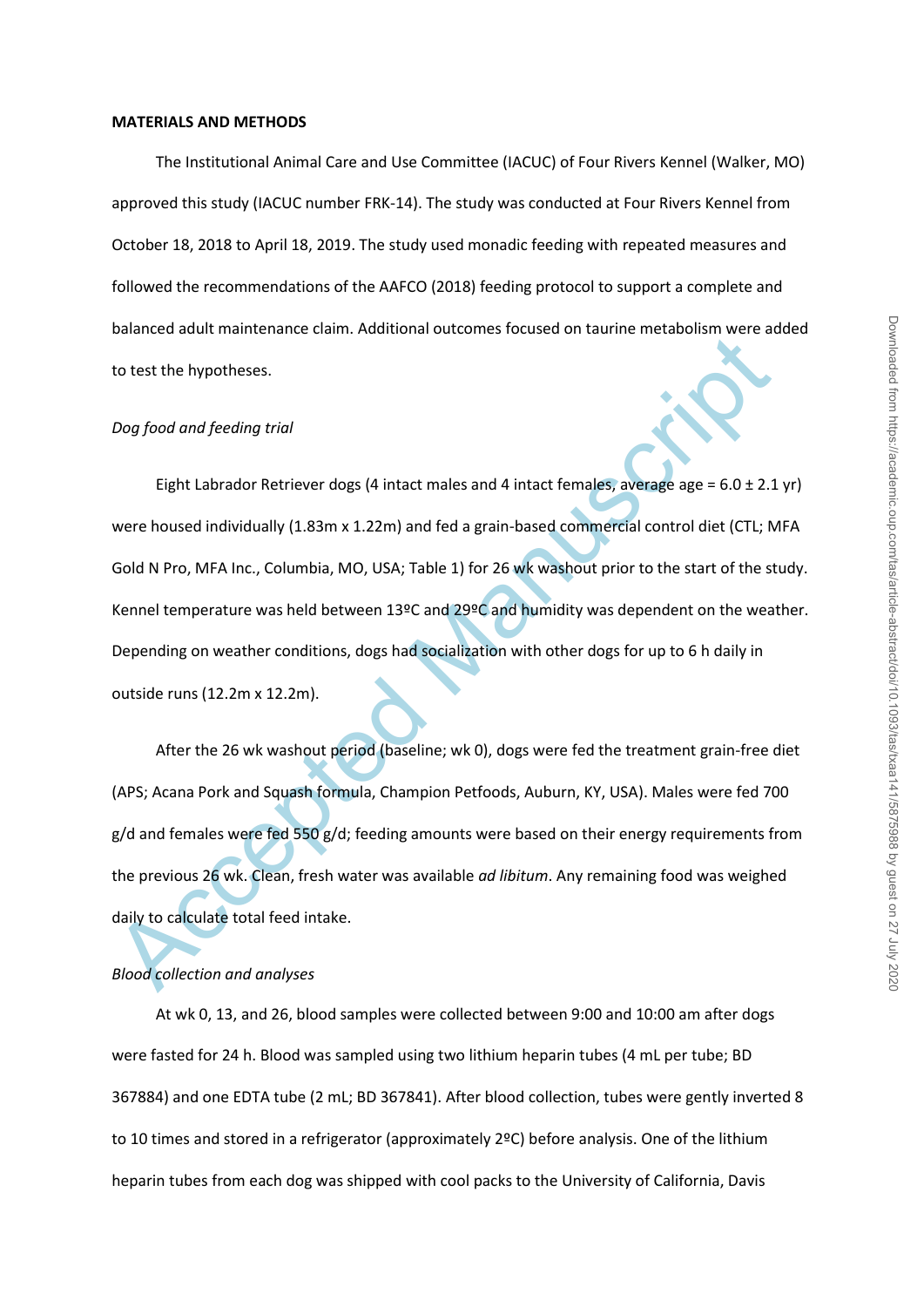Amino Acid Laboratory (Davis, CA) for whole blood taurine analysis. The other two lithium heparin tubes were centrifuged at 1500 x G for 10 min at 4ºC and the plasma (approximately 1.2 mL) was transferred to a cryovial. One of the cryovials was shipped to the University of California, Davis Amino Acid Laboratory (Davis, CA) for the determination of plasma amino acids according to Kim et al. (1995). All samples that were shipped to a laboratory were sent with cool packs and were received by the laboratories on the next day to decrease sample degradation. Another 0.25 mL of plasma was collected and refrigerated for blood chemistry analysis (Abaxis VetScan2) at the Four Rivers Kennel Laboratory (Walker, MO). The EDTA tube was stored refrigerated (2ºC) until blood hematology was determined at Four Rivers Kennel Laboratory using an Abaxis HM5 (Abaxis, Union City, CA, USA).

## *Fecal and urine collection and analyses*

plasma was collected and refrigerated for blood chemistry analysis (Abaxis VetScan2) at the Fourthern Shares Kennel Laboratory (Walker, MO). The EDTA tube was stored refrigerated (2ºC) until blood<br>Rivers Kennel Laboratory During the 5-d fecal collection phase, feces were scored in the morning of each collection day on 5-point scale (1 being liquid diarrhea and 5 being feces that are fully formed, very firm, with little moisture, hard and crumbles easily) and collected in a specimen cup and frozen at -20ºC. After the 5 d of collection the content of the specimen cups for each dog was homoginized using a hand blender and kept frozen. A subsample was sent to Eurofins Scientific Inc. (Des Moines, IA, USA) to be analyzed for dry matter and macronutrient concentration. Urine samples collected once for each dog during the 5 d of fecal collection before feeding by free catch in a clean ladle. After being collected, the urine samples were refrigerated (2ºC) for approximately 1 h before they were centrifuged at 1000 x G for 20 min at 4ºC. After centrifugation, 1-mL aliquot was separated and analyzed for taurine (University of California Davis Amino Acid Laboratory) and a 3-mL aliquot for creatinine (University of California Davis Central Laboratory) concentrations. In addition, a fresh fecal sample (approximately 20 g) were collected and frozen at -80ºC at baseline and wk 26 for subsequent fecal BA analyses (Gastrointestinal Laboratory, Texas A&M University, College Station, TX).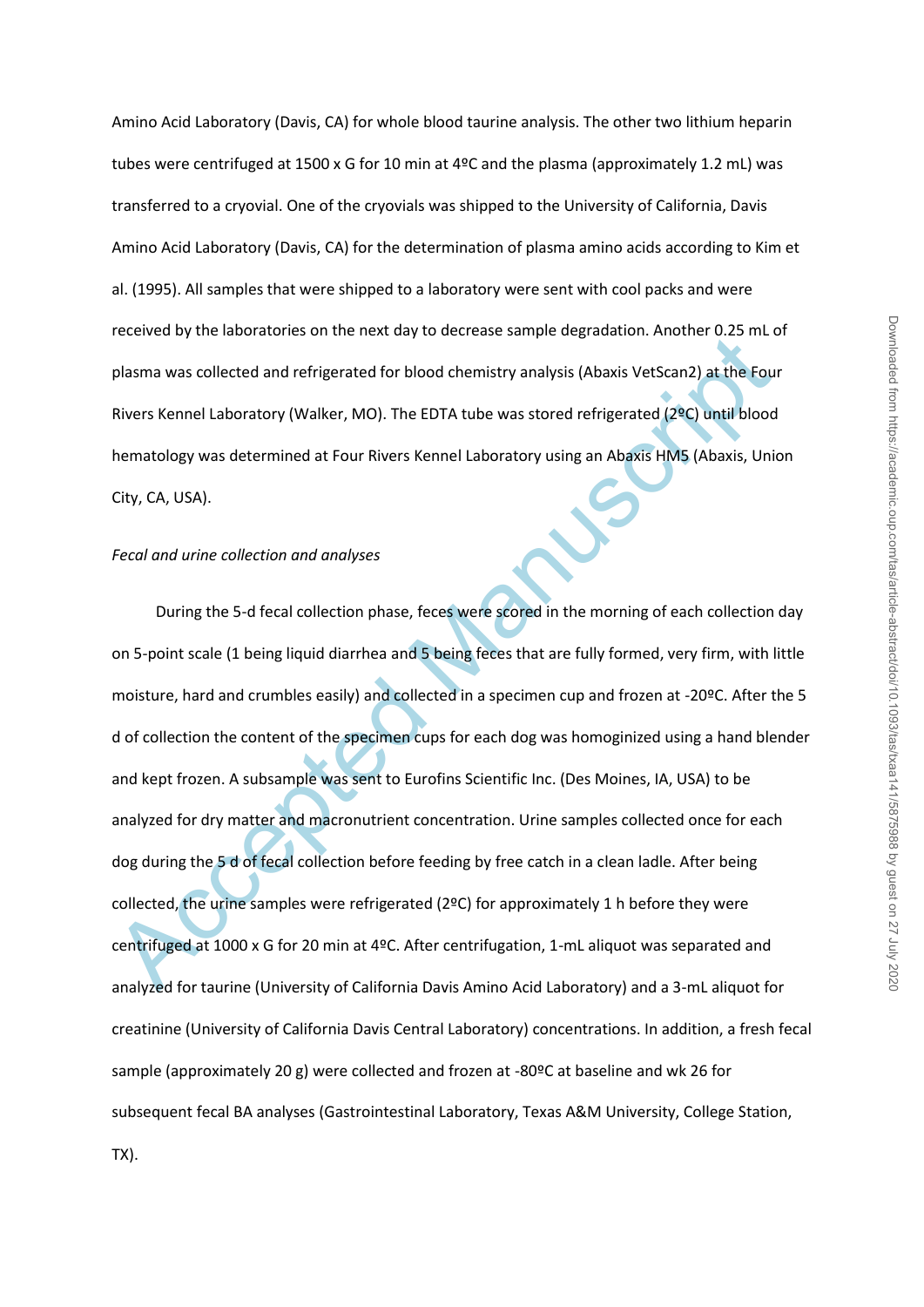### *Apparent total tract macronutrient digestibility estimation*

During the last 6 d of the feeding trial, all dogs received a capsule containing 2 g of titanium dioxide with their morning feeding for the estimation of apparent total tract macronutrient digestibility. Fecal samples were collected during the last 5 d of wk 26, homogenized, and frozen prior to other sample preparation. Fecal samples were analyzed for moisture (AOAC 930.15), crude protein (AOAC 990.03), acid-hydrolyzed fat (AOAC 954.02), ash (AOAC 942.05), neutral detergent fiber (Ankom NDF), acid detergent fiber (Ankom ADF 05-03), and titanium dioxide (Myers et al., 2004; Alvarenga et al., 2019). ATTD was estimated using the equation below:

$$
ATTD = \left(1 - \frac{TD * NF}{TF * ND}\right) * 100
$$

wherein: TD is the titanium dioxide content in the diet as a percentage, NF is the nutrient concentration in the feces as a percentage, TF is the titanium dioxide content of the feces as a percentage, and ND is the nutrient concentration in the diet as a percentage.

### *Statistical analysis*

From Protein proteins and Proteins of Proteins of Proteins of the Proteins and Content (Mateum Scheme)<br>
Acceptible (Ankom NDF), acid detergent fiber (Ankom ADF 05-03), and titanium dioxide (Myers et al.,<br>
2004; Alvarenga This study was designed as a monadic feeding study and data were analyzed as repeated measures with time considered as a fixed effect. The GLIMMIX procedure (SAS v. 9.4, The SAS Institute, Cary, NC, USA) and a repeated measures model were used to analyze the data. Dog was considered the experimental unit and dog nested within wk was considered the random effect. Means were separated by Fisher's LSD considering an alpha of 0.05. Data reported in tables are expressed as least square means (± standard error of the mean).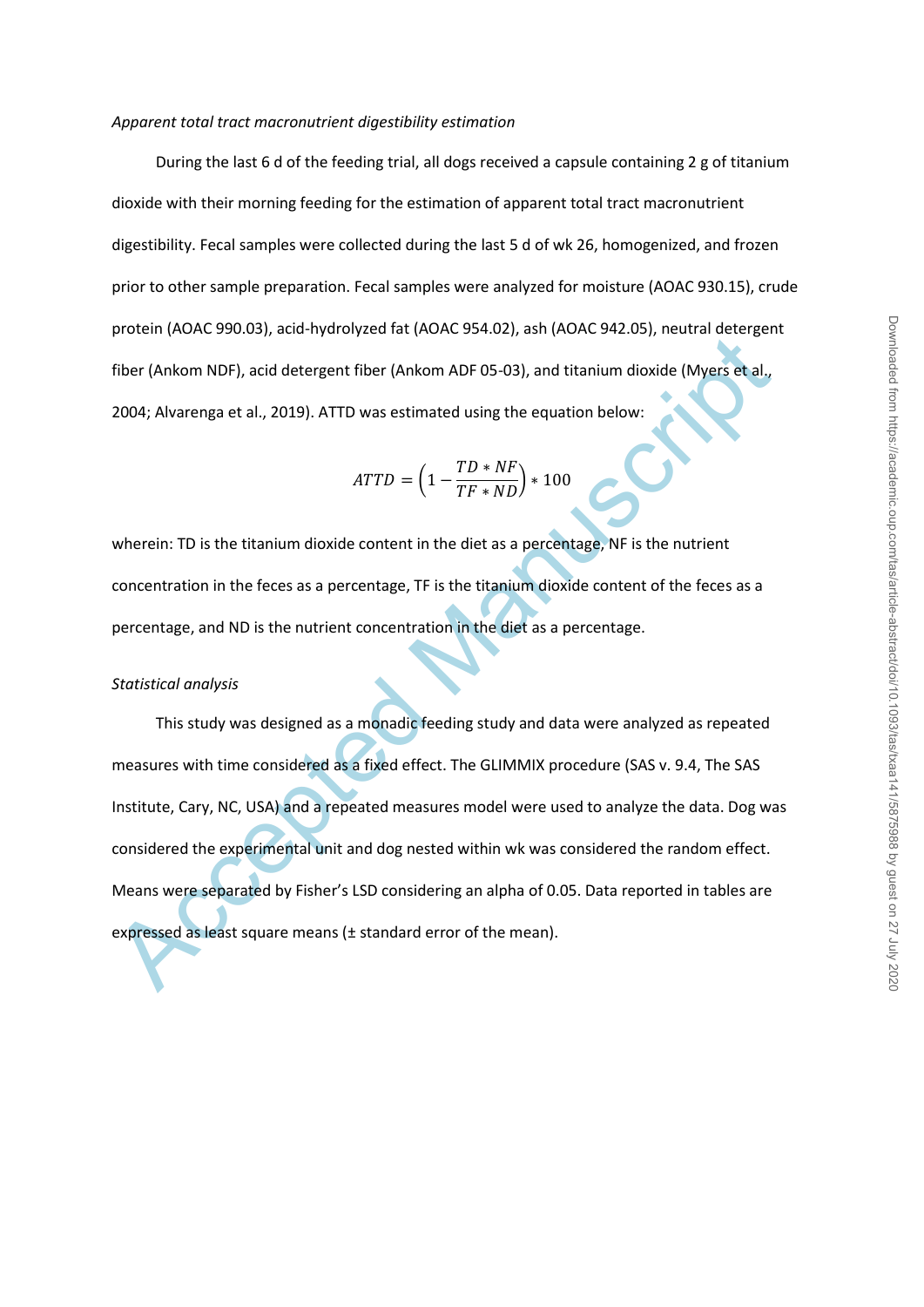#### **RESULTS AND DISCUSSION**

eteriore oras many passing meritains and the substantial method in the substantial method of many finds (a) promotival process or the production of the productions increased over time (for a mol)/ml, range 57 ± 2 nmol/ml; The current study sought to describe the physiological effects of feeding a commercial grainfree formula on taurine status and overall health of Labrador Retriever dogs. Due to the FDA reports on the possible association between increased presentation of DCM cases and diet fed to those dogs, this study collected key data surrounding SAA metabolism and specifically taurine. The dogs started the trial with plasma Met concentrations above the upper limit of the reference range (93.5 nmol/mL, range 57 ± 2 nmol/mL; Table 2), yet plasma Met concentrations increased over time (P < 0.05) and plasma cystine was not affected (P > 0.05). This suggests that diet and protein turnover may have maintained plasma Met concentrations. Met is used as a methyl donor, in the production of Cys and other sulfur-containing compounds. Accurate quantification of total Cys requires biological samples to be reduced and prepared differently than methodology used to measure the other AA (Shoveller et al., 2003; Shoveller et al., 2004). Because the analyses used does not quantify total cyst(e)ine and cystine is not considered an accurate measure of total cyst(e)ine we have chosen not to discuss these results. Additionally, Cys is known to be reactive and losses occur rapidly after blood is collected (Torres et al., 2004). In the present study, samples were shipped overnight to UC Davis Amino Acid Laboratory in cool packs; however, this may not have been enough to prevent sample degradation and it is a limitation of this work. Thus, Cys and cystine values here reported must be considered with caution. Future studies should consider different methods to measure total cyst(e)ine (Torres et al., 2004) and also quantify homocysteine and glutathione to better understand the regulation of SAA metabolism in dogs.

Whole blood concentrations of taurine tend to be more accurate and is an indication of intracellular taurine content (Pacioretty et al., 2001) in contrast to plasma concentrations. One possible explanation for theses differences is that taurine can be released from white blood cells and platelets during clotting (Torres et al., 2004; Kaplan et al., 2018); therefore, plasma taurine content is more variable than in whole blood. In the current study, whole blood taurine concentrations were above the upper confidence limit of 250 nmol/mL (Kaplan et al., 2018) only at wk 26. This is an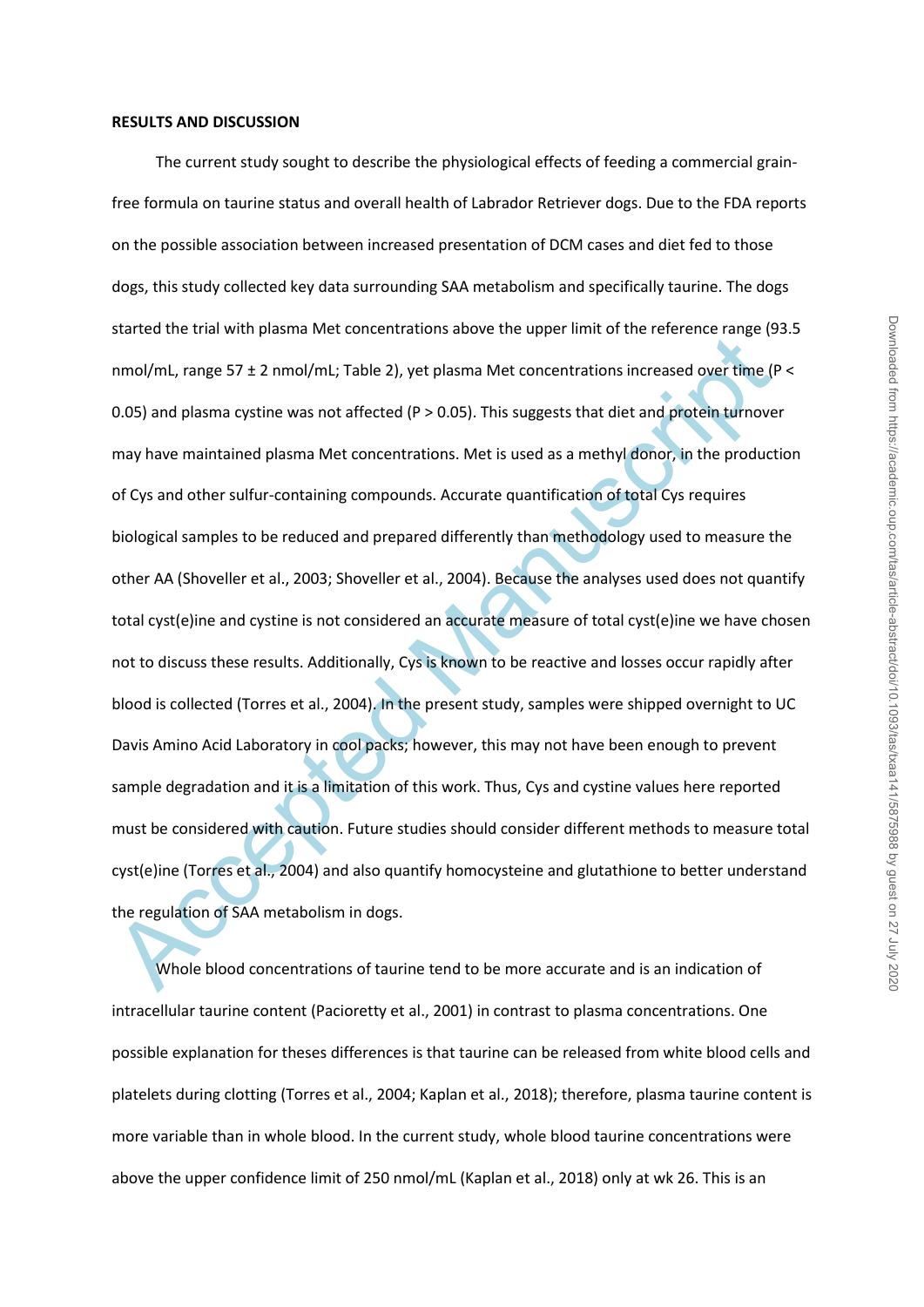consider the urinary and fecal losses. Whole body taurine pool size can be regulated through urin<br>consider the urinary and fecal losses. Whole body taurine pool size can be regulated through urinesbsorption/excretion (Ches indication that whole body taurine status increased in Labrador Retriever dogs consuming APS (Table 2). The increase in taurine over time may be due to the higher concentrations of taurine in the APS diet compared to the CTL (0.14 vs. 0.07, respectively). Similarly, Pezzali et al. (2020) reported an increase in plasma taurine concentration in Beagle dogs fed a grain-free diet supplemented with taurine over a 28-d feeding trial. Although whole blood and plasma concentrations of taurine are commonly used to evaluate taurine deficiency in dogs in a clinical setting, it is as important to consider the urinary and fecal losses. Whole body taurine pool size can be regulated through urinary reabsorption/excretion (Chesney et al., 2010). Urinary concentrations of taurine, presented as taurine:creatinine, were similar (P > 0.05) between wk 0 and wk 26 and suggests that dogs were not taurine deficient (Table 3). In contrast, Pezzali et al. (2020) reported that Beagle dogs fed a grain-free diet and supplemented with taurine had a higher urinary taurine:creatinine excretion at d 14 and 28 compared to baseline measurements. This difference could be related to the higher taurine concentration of the diets fed in the study by Pezzali et al. (2020) compared to our diets (0.34% vs. 0.14%, respectively), but suggests that both grain-free diets met or exceeded the metabolic requirements for taurine.

In addition to urinary losses, fecal loss of taurine occurs when the BA are not reabsorbed through the enterohepatic circulation (Hickman et al., 1992; Ajouz et al., 2014; Dawson and Karpen, 2015). In the dog, most of the primary BA (cholic acid and chenodeoxycholic acid) are synthesized from cholesterol and conjugated with taurine (Czuba and Vessey, 1981; Imamura et al., 2000), rather than glycine (Zhang et al., 2016) before being secreted into the small intestine. Hamsters who consume greater dietary taurine experienced increased BA secretion (Bellentani et al., 1987); while this is yet to be measured in dogs, dietary taurine supplementation could also lead to an increase in BA secretion in dogs; however, it is generally accepted that the supplementation of taurine will lead to excretion in the urine (Chesney et al., 2010). If the BA are not reabsorbed, taurine can be deconjugated by the commensal bacterial enzyme BA hydrolase present in the terminal ileum and colon (Long et al., 2017). The unconjugated primary BA can be converted into secondary BA by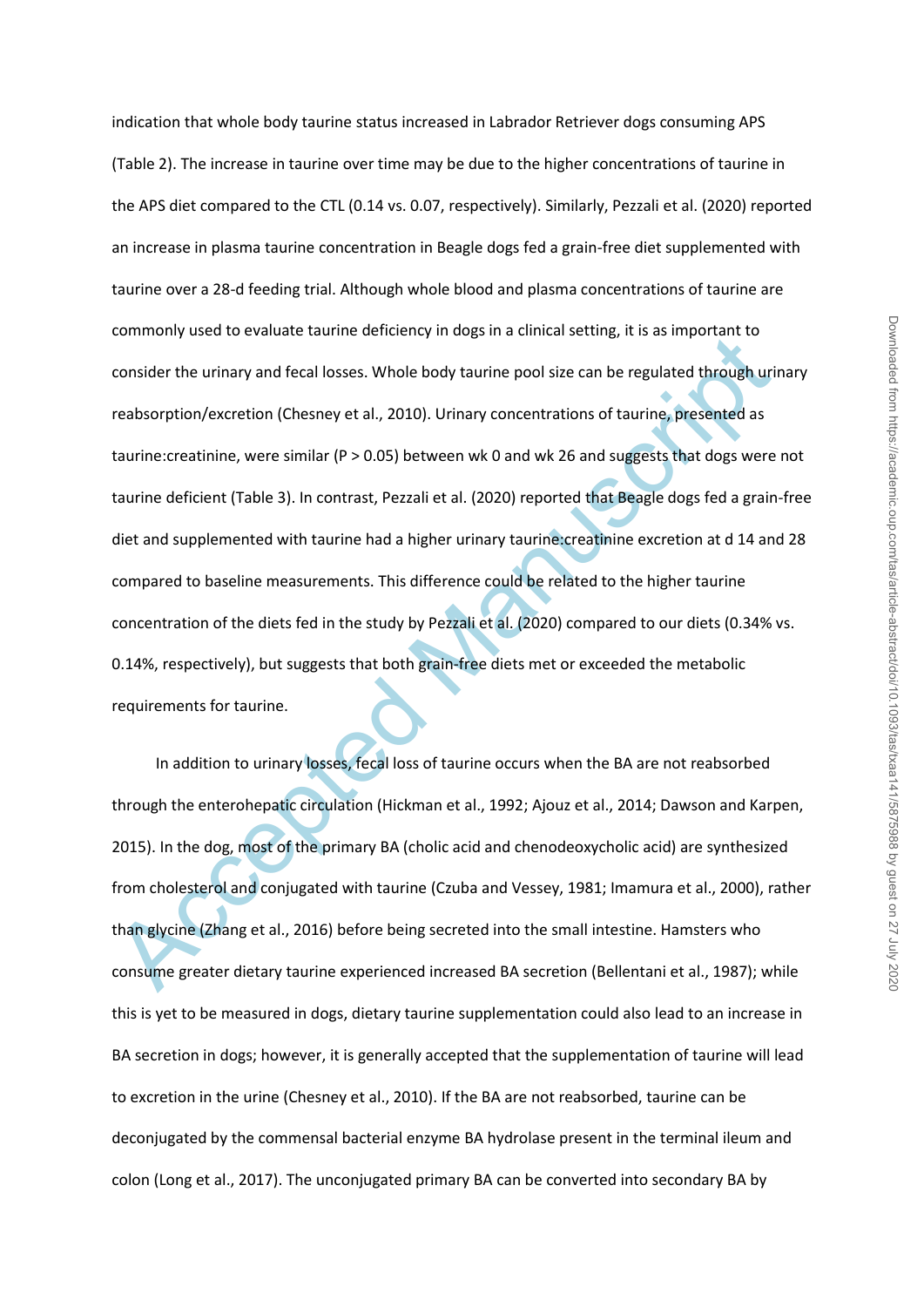*Clostridium* (cholic acid converted to deoxycholic acid), *Eubacterium* (chenodeoxycholic acid converted to lithocholic acid and ursodeoxycholic acid), and other bacterial taxa present in the colon, through the enzyme 7 α-dehydroxylase (Doerner et al., 1997; Benno et al., 2001; Ridlon et al., 2006). As such, fecal concentrations of BA may be used as a tool to evaluate fecal losses of taurine (Anantharaman-Barr et al., 1994).

In the current study, fecal concentrations of total BA increased from baseline, and at wk 2<br>vere 1.56 times greater (Table 3). This was due to a higher (P < 0.05) excretion of both primary (<br>= 0.063 vs. wk 26 = 0.179 µg/m In the current study, fecal concentrations of total BA increased from baseline, and at wk 26 were 1.56 times greater (Table 3). This was due to a higher (P < 0.05) excretion of both primary (wk 0  $= 0.063$  vs. wk 26 = 0.179  $\mu$ g/mg) and secondary (wk 0 = 4.19 vs. wk 26 = 6.64  $\mu$ g/mg) BA. The increase in primary BA was a result of greater excretion (P < 0.05) of both cholic acid (wk 0 = 0.055 vs. wk 26 = 0.142  $\mu$ g/mg) and chenodeoxycholic acid (wk 0 = 0.008 vs. wk 26 = 0.037  $\mu$ g/mg). Pezzali et al. (2020) also observed a greater excretion of primary BA due to the excretion of cholic acid in Beagle dogs fed a grain-free diet; however, the excretion of chenodeoxycholic acid was not a factor. The excretion of BA can be affected by diet (Hestad et al., 2018); thereby, some dietary components (*e.g.*, dietary fibers and fats) in the APS diet may play a role in the excretion of BA. The higher fecal primary BA concentrations after 26 wk of APS consumption may be due to the higher dietary fat content of the APS diet (wk  $0 = 16.8\%$  vs. wk 26 = 18.8%; Table 1), which would increase BA secretion (Bravo et al., 1998). An increase in BA excretion has been previously reported when dogs were fed a high minced beef diet compared to a commercial dry food as a response to different dietary fat levels (33.1% vs. 16.33%, respectively; Herstad et al., 2017; Herstad et al., 2018).

In addition to the dietary fat content, dietary fibers may also bind BA in the small intestine and further increase BA excretion (Kritchevsky, 1978). Moreover, the fermentation of dietary fibers in the large intestine, may lower the luminal pH and bacterial 7 alpha-dehydroxylase activity, reducing the conversion of primary BA to secondary BA (Bingham, 2000). Unfortunately, products of fermentation (*e.g.*, short-chain fatty acids) and fecal pH were not analyzed in the present study and should be considered in future research. Despite the TDF of APS being less than CTL (11.4% vs.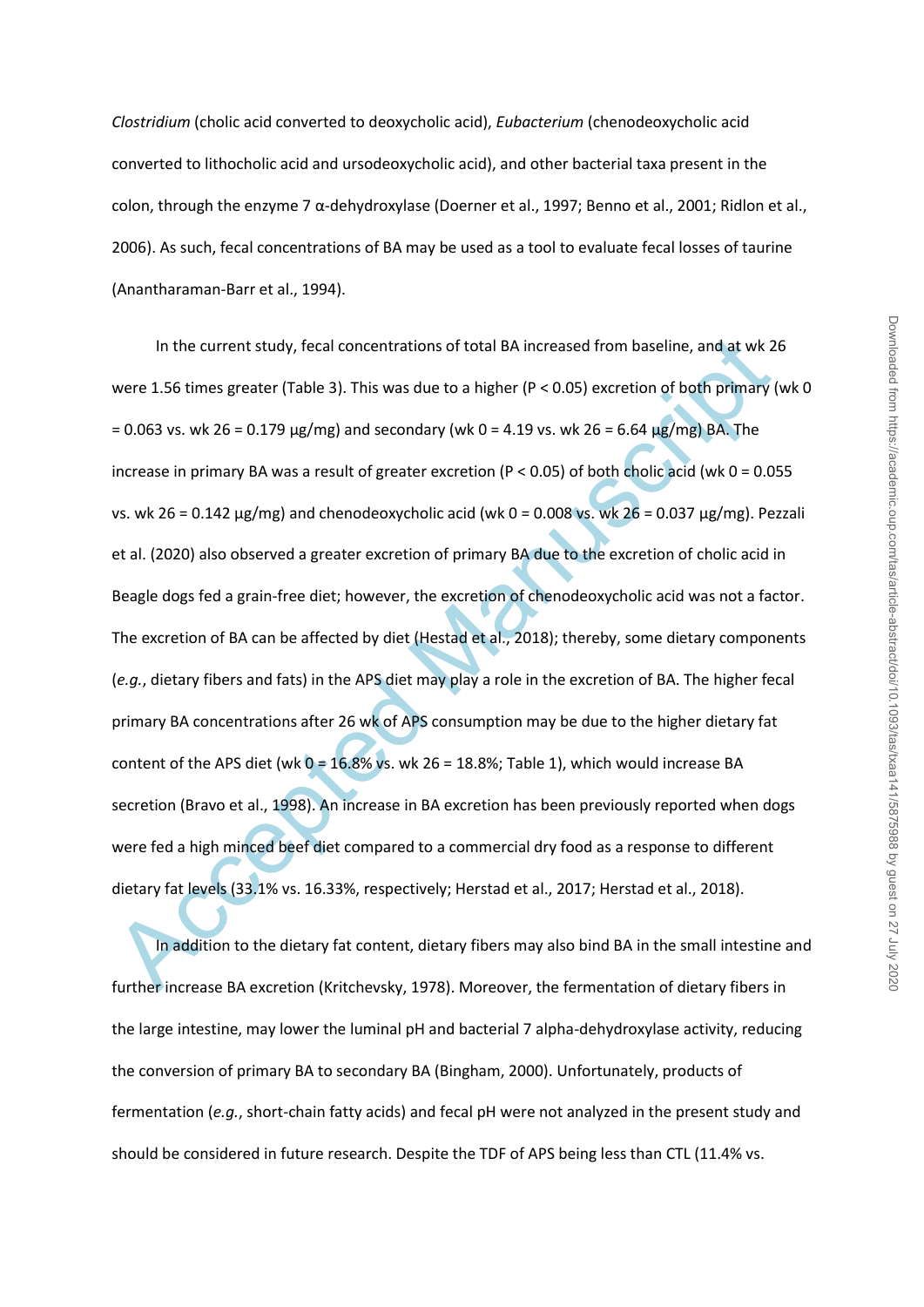13.6%; Table 1), the oligosaccharide content (not measured), likely was higher in APS, due to the higher inclusion of pulses (Bednar et al., 2001; de Oliveira et al., 2012). Dietary oligosaccharide content contributes to an increase in bacterial fermentation in the gut (Felix et al., 2013). Ko and Fascetti (2016) also reported a higher excretion of BA when dogs were fed a purified diet with beet pulp (a moderately fermentable fiber). Although both this study and Ko and Fascetti (2016) reported low soluble fiber content for the experimental diets, there was an increase in BA excretion when dogs were fed APS for 26 wk. However, it is noteworthy that both plasma and whole blood taurine concentrations were improved over time for dogs fed APS and urinary taurine:creatinine was not affected by the diet. Therefore, even though greater fecal losses of BA occurred, this did not affect taurine status as supported by plasma and whole blood taurine concentrations and urinary taurine: creatinine throughout the duration of the study.

For solution their content for the experimental decay, there was an inclease in be exacted with<br>a dogs were fed APS for 26 wk. However, it is noteworthy that both plasma and whole blood tauri<br>concentrations were improved Secondary BA also increased from the baseline (wk  $0 = 4.19$  vs. wk 26 = 6.46  $\mu$ g/mg), where deoxycholic acid was the major contributor (P< 0.05; wk 0 = 3.45 vs. wk 26 = 5.52 µg/mg). The rise in deoxycholic acid concentration, rather than that of lithocholic acid and ursodeoxycholic acid, indicates a greater ability of gastrointestinal bacteria to transform cholic acid rather than chenodeoxycholic acid. This could be due to substrate (cholic acid vs. chenodeoxycholic acid) availability, microbial populations present in the colon, or other unknown factors. Likewise, in a previous study, secondary BA and deoxycholic acid concentrations increased after dogs consumed a high minced beef diet for 7 wk compared to dogs fed a commercial dry food (Herstad et al., 2018). Unfortunately, microbiota population shifts due to the consumption of the grain-free diet were not analyzed in the present study. However, our results are different from Pezzali et al. (2020), who did not report a greater excretion of secondary BA due to deoxycholic acid in Beagle dogs fed a grainfree diet. Thus, a combination of factors in the APS diet, such as higher dietary fat content and soluble fiber concentrations, may have stimulated the higher concentrations of both fecal primary and secondary BA (Table 3).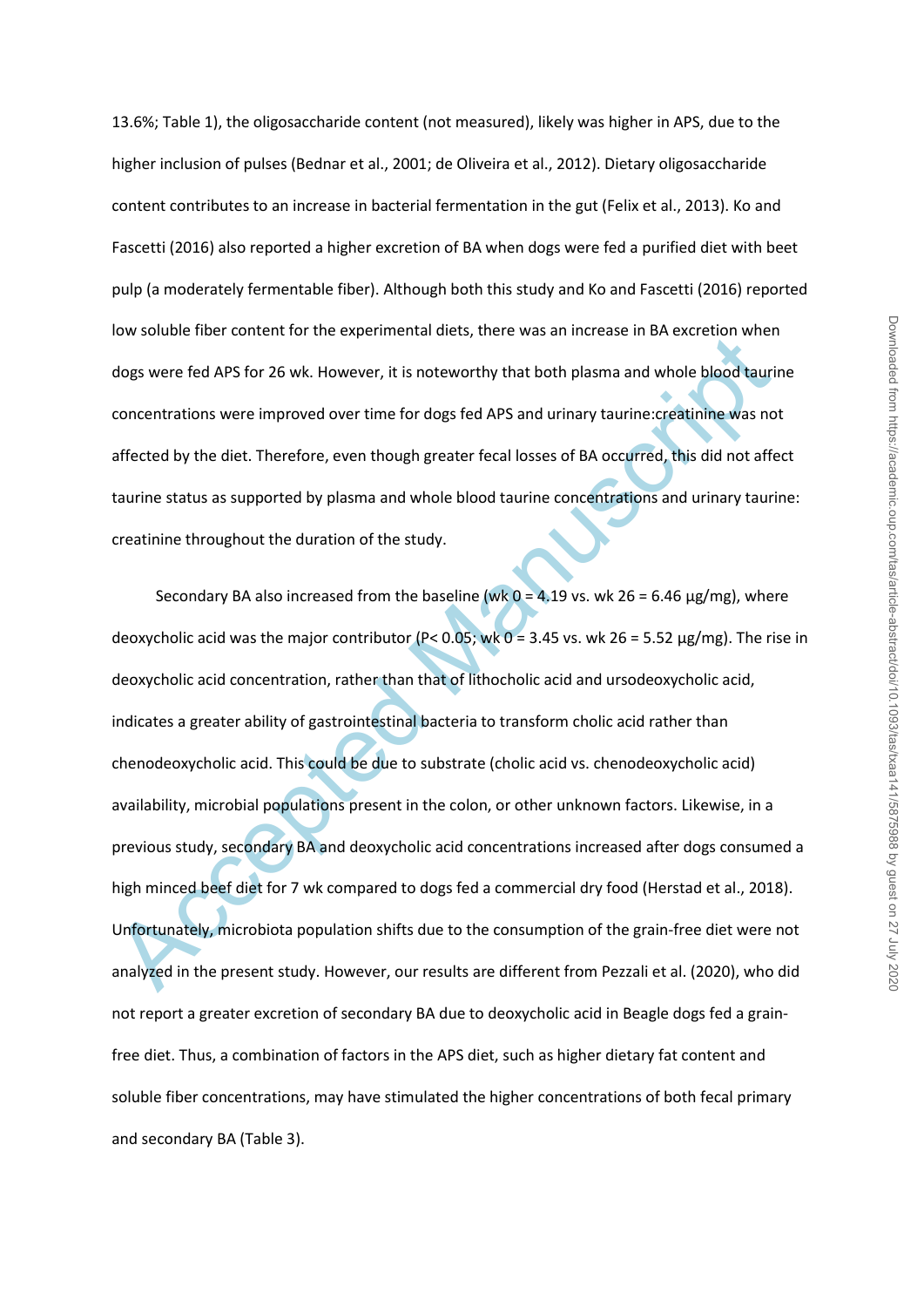ections and echi-indetextylene and echi-indetextylene and echi-indetextylene and echi-indetextylene data diffeored Manuscripts (Boothern develops). Bernate in et al., 1999; Glinghammar, 2002; Payne, 2008; Rosignoli et al., We also observed a decrease in ursodeoxycholic acid and lithocholic acid as percentage of total BA [ursodeoxycholic acid: wk  $0 = 0.2$ % vs. wk26 = 0.1% (p = 0.02); lithocholic acid: wk0 = 18.1% vs. wk26 =  $14.7\%$  (p = 0.04)]. In addition to BA concentration, primary and secondary BA as proportion of total BA were not affected over time (P > 0.05; Table 3). The level of hydrophobicity of BA is positively associated with its cytotoxic potential (BA hydrophobicity scale: ursodeoxycholic acid < cholic acid < chenodeoxycholic acid < deoxycholic acid < lithocholic acid; Hofmann,1999), with deoxycholic acid and lithocholic acid known to induce oxidative damage of DNA in vitro (Booth et al., 1997; Bernstein et al., 1999; Glinghammar, 2002; Payne, 2008; Rosignoli et al., 2008). In contrast, ursodeoxycholic acid is believed to have chemoprotective potential (Alberts et al., 2005; Akare et al., 2006). For this reason, a lower percentage of fecal lithocholic acid after 26 wk of consumption of APS may suggest a beneficial shift. However, the reduction in fecal ursodeoxycholic acid percentage may not be desirable. Our results are different from Pezzali et al. (2020) who observed a greater excretion of primary BA as a proportion of total BA and a lower excretion of secondary BA (deoxycholic acid + lithocholic acid) in Beagle dogs fed a grain-free diet. However, similar to the present study Pezzali et al. (2020) also reported a lower excretion of lithocholic acid as a proportion of total in Beagle dogs fed a grain-free diet (information regarding ursodeoxycholic acid was not reported).

Fasting plasma concentrations (24 hr fast) of Arg, Ile, Thr, and Val did not change over the course of the trial (P > 0.05; Table 2). In contrast, plasma concentrations of His, Leu, Lys, Met, Phe, and Trp increased from wk 0 to wk 26 (P < 0.05; Table 2), suggesting these AA were over requirement and drove increased protein turnover. Plasma AA concentrations are generally tightly controlled, increasing after consuming a meal and subsequently decreasing to fasting concentrations. Concentrations of Asp, 3-methyl-L-histidine, Leu and Lys increased over time (P < 0.05), suggesting that there was greater protein turnover as the trial progressed, and increasing the rate of protein turnover. This is supported by the increase in 3-methyl-L-histidine, which is a marker for protein breakdown (Chinkes, 2005; Holm and Kjaer, 2010) and is further supported by the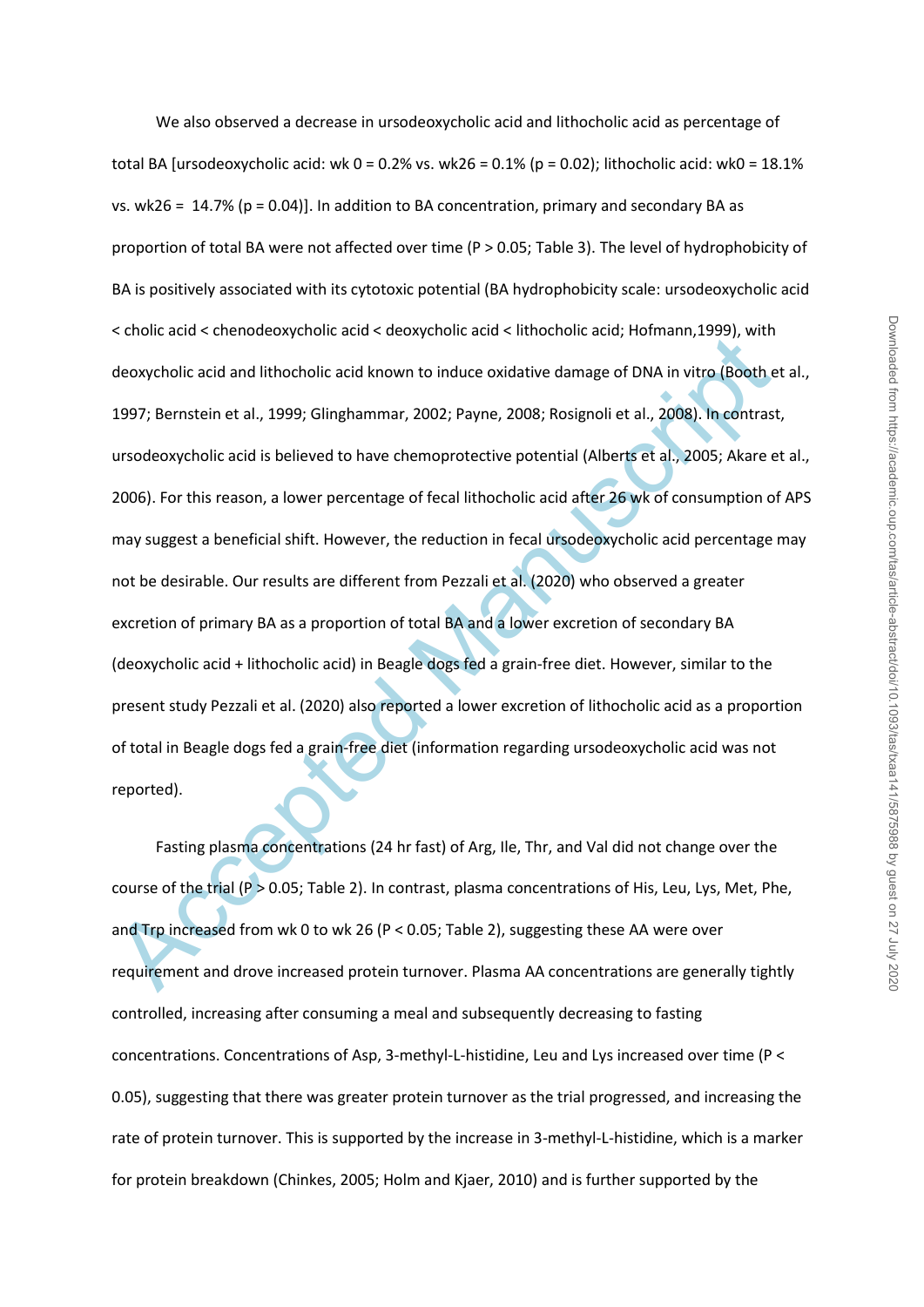increase over time of blood urea nitrogen, which is an indication of AA catabolism and subsequent ureagenesis. Blood urea nitrogen is associated with dietary protein and is likely due to the greater protein content of the test diet as compared to the baseline diet. Increased circulating indispensable AA and blood urea nitrogen are positively related to dietary protein intake (Kang et al., 1987). Future studies should consider dynamic measures of protein synthesis, such as rates of protein synthesis, or static measures over time, such as body composition by DXA or qMRI, to more accurately reflect the impact of AA status of dogs fed grain-free formulas.

state. Incessares over time, such as soory composition by DAS of quite, to hold electrately remet.<br>
impact of AA status of dogs fed grain-free formulas.<br>
Despite differences in plasma AA and fecal BA, during the study, the Despite differences in plasma AA and fecal BA, during the study, the stool of dogs fed APS were considered ideal, with an average fecal score of 3.12 ± 0.13. Dry matter, crude protein, and crude fat apparent total tract digestibility were 86.6%, 90.5%, and 95.4%, respectively. The current study observed similar digestibility values as compared to Pezzali and Aldrich (2019; dry matter: 86.6% vs. 85.8%; crude protein: 90.5% vs. 87.2%; crude fat: 95.4% vs. 93.6%, respectively) who also fed a grain-free diet to dogs (38.0% crude protein, 12.5% crude fat, 3.85% insoluble fiber, 6.22% soluble fiber, 4.33% ash; ingredients: hydrolyzed pork protein, white potato, green peas, tapioca starch, minerals and vitamins, menhaden fish oil, taurine, antioxidant, chicken fat, flavor enhancer, and titanium dioxide) for a period of 28 d. Small differences between these two studies may be related to differences in breed (Labrador Retrievers vs. Beagles), environment, analytical variation, ingredient and nutrient composition.

In the present study, dry matter and crude protein digestibilities were higher (dry matter: 86.6% vs. 79.6%, crude protein: 90.5% vs. 85.3%, respectively for this study and Chiofalo et al., 2019) than what Chiofalo et al. (2019) reported for Labrador Retrievers fed a grain-free diet (39.24% crude protein, 18.69% crude fat, 11.59% TDF, 7.91% ash; ingredients: fresh grass fed lamb, dehydrated lamb meat, potatoes, dried whole eggs, fresh herrings, dehydrated herring, chicken fat, herring oil, vegetable pea fiber, dried carrots, sun-cured alfalfa meal, inulin, fructooligosaccharinde, mannanoligosaccharides, dehydrated blueberry, dehydrated apple, dehydrated pomegranate, dehydrated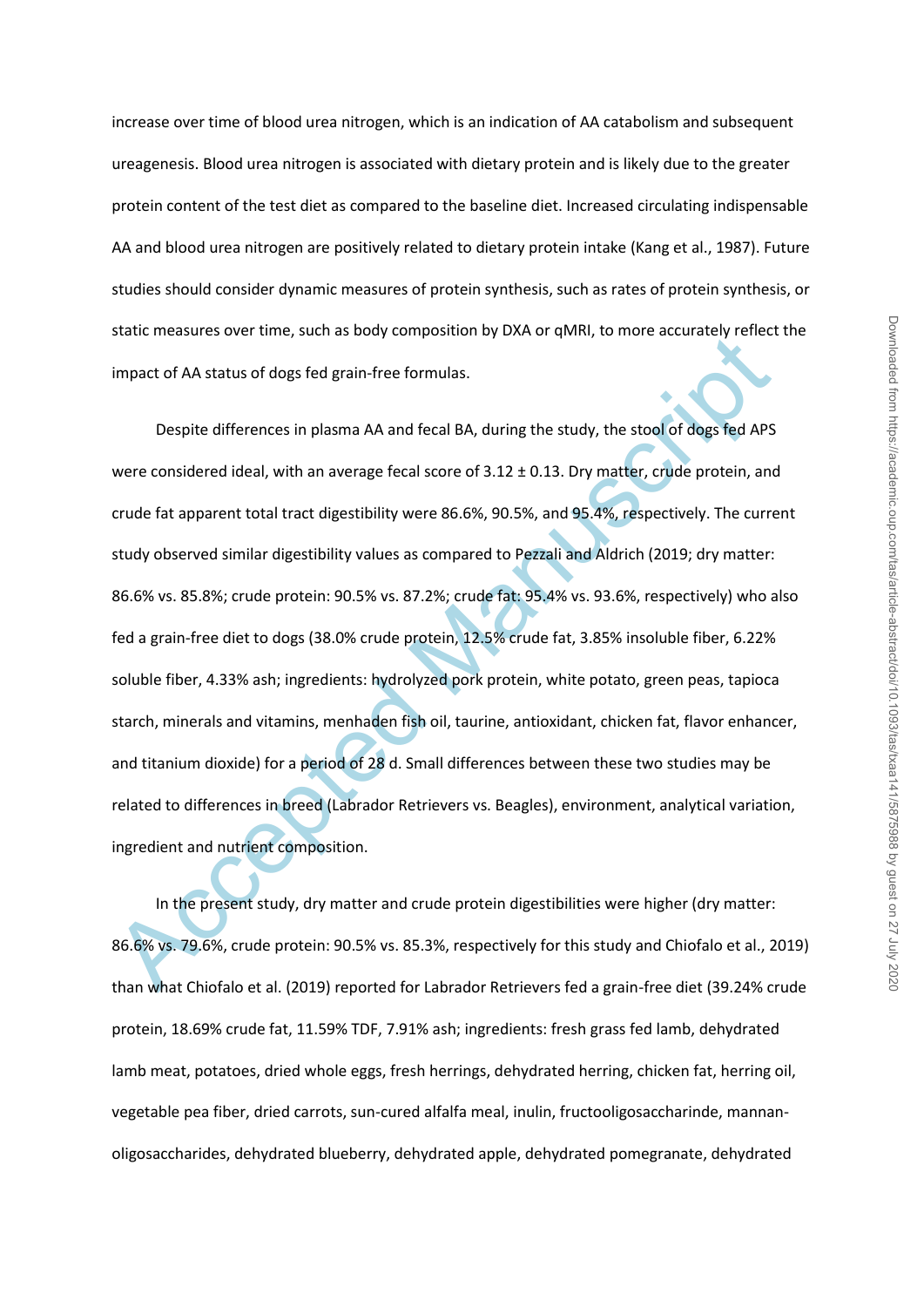sweet orange, dehydrate spinach, psyllium seed husk, currant powder, salt, brewers dried yeast, turmeric, glucosamine, chondroitin sulfate, tagete flower extract). Similar to Chiofalo et al. (2019), Meyer and others (1999) reported lower values for crude protein and fat digestibilities (86.3% and 93.6%, respectively) in Labrador Retrievers fed a commercial diet (29.4% crude protein, 13.8 crude fat, 2.84% insoluble fiber, 0.55% soluble fiber, 8.3% ash) compared to the present study. However, to truly understand AA digestibility, ileal digesta needs to be collected and corrected for diet specific endogenous losses. As demonstrated by Johnson et al. (1998), nitrogen apparent total tract digestibility is numerically higher than ileal digestibility, similar results were also reported by Murray and others (1998) and Hendrix and Sritharan (2002). A precision-fed cecectomized rooster assay reported (Oba and Swanson, 2019) that APS ileal digestibility was greater than 80% for most indispensable AA, with some greater than 90% (Oba and Swanson, 2019); however, the authors did not report which indispensable AA had digestibility lower than 80%.

to they understand AR digestiomty, mean digeat meets to be concetted and confected for one is spendogenous losses. As demonstrated by Johnson et al. (1998), nitrogen apparent total tract<br>digestibility is numerically highe Although some differences were observed over time, all the hematological parameters, with one exception, were within reference range for this cohort of dogs (Table 4). Mean corpuscular hemoglobin concentration (MCHC) was below reference range minimums on wk 0 and 13 (29.9  $10^3$ /mm<sup>3</sup> vs. 30.5  $10^3$ /mm<sup>3</sup>, respectively; reference range: 31.0 g/dL – 39.0 g/dL), but within the reference range on wk 26 (32.1 g/dL). While within reference range, alanine aminotransferase, alkaline phosphatase, and glucose decreased over time (Table 5; P < 0.05). Despite some analyzed parameters being affected over the course of the trial, it is unclear whether these changes have biological significance. In the context of AAFCO regulatory support, the response in serum biochemistry over 26 wk meet criteria for a complete and balanced adult maintenance claim.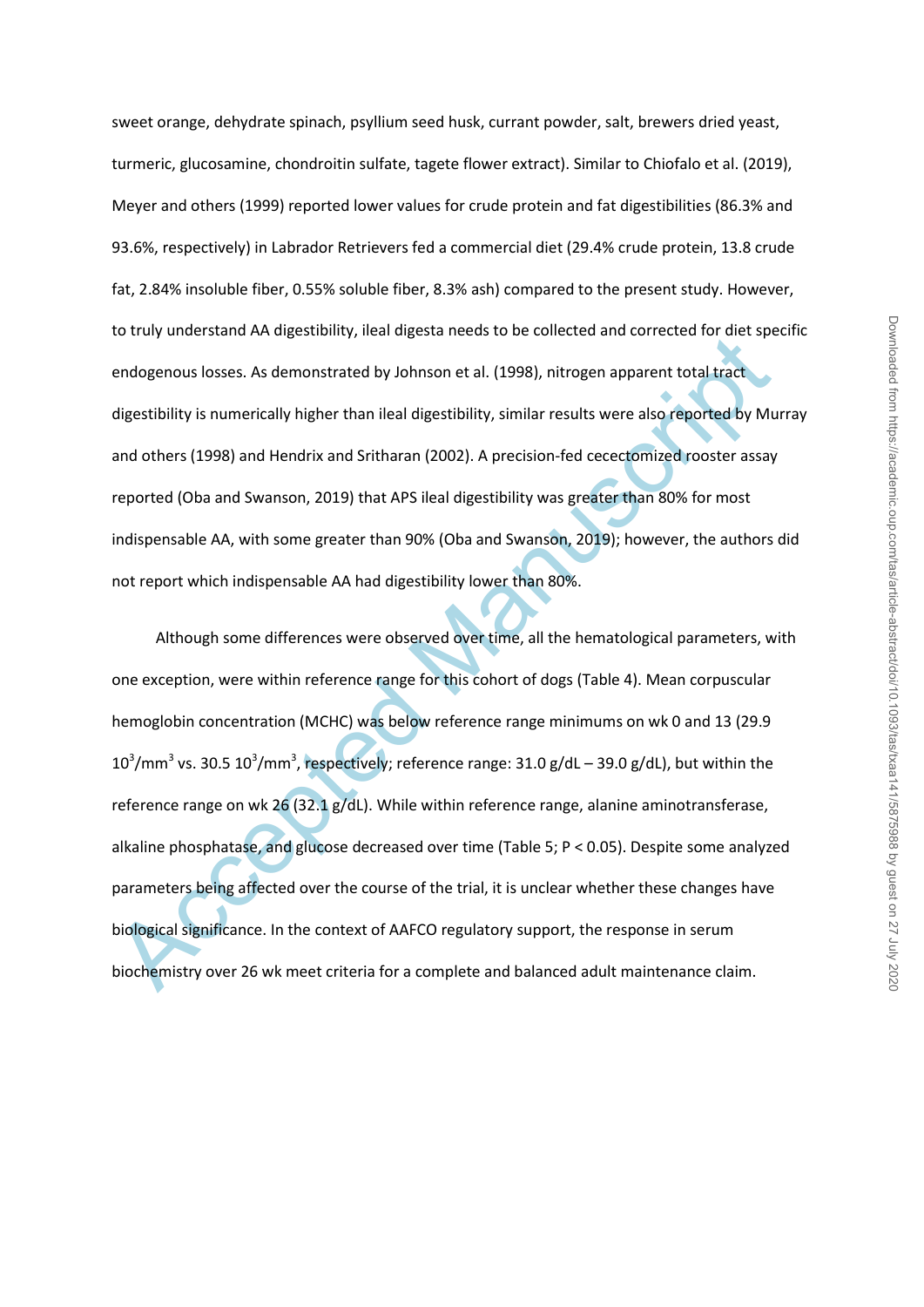In conclusion, Labradors Retrievers fed a commercial grain-free diet had increased plasma Met, cystine and taurine, and increased whole blood taurine concentrations over a 26-wk feeding study. Urinary taurine:creatinine was not affected throughout the study and fecal excretion of BA increased over time. The current study suggests that the grain-free diet tested does not affect taurine status or gross indicators of health over a 26-wk period. Although dog's cardiac function was not evaluated in this study, it should be considered in future research.

**Propiece Manuscript**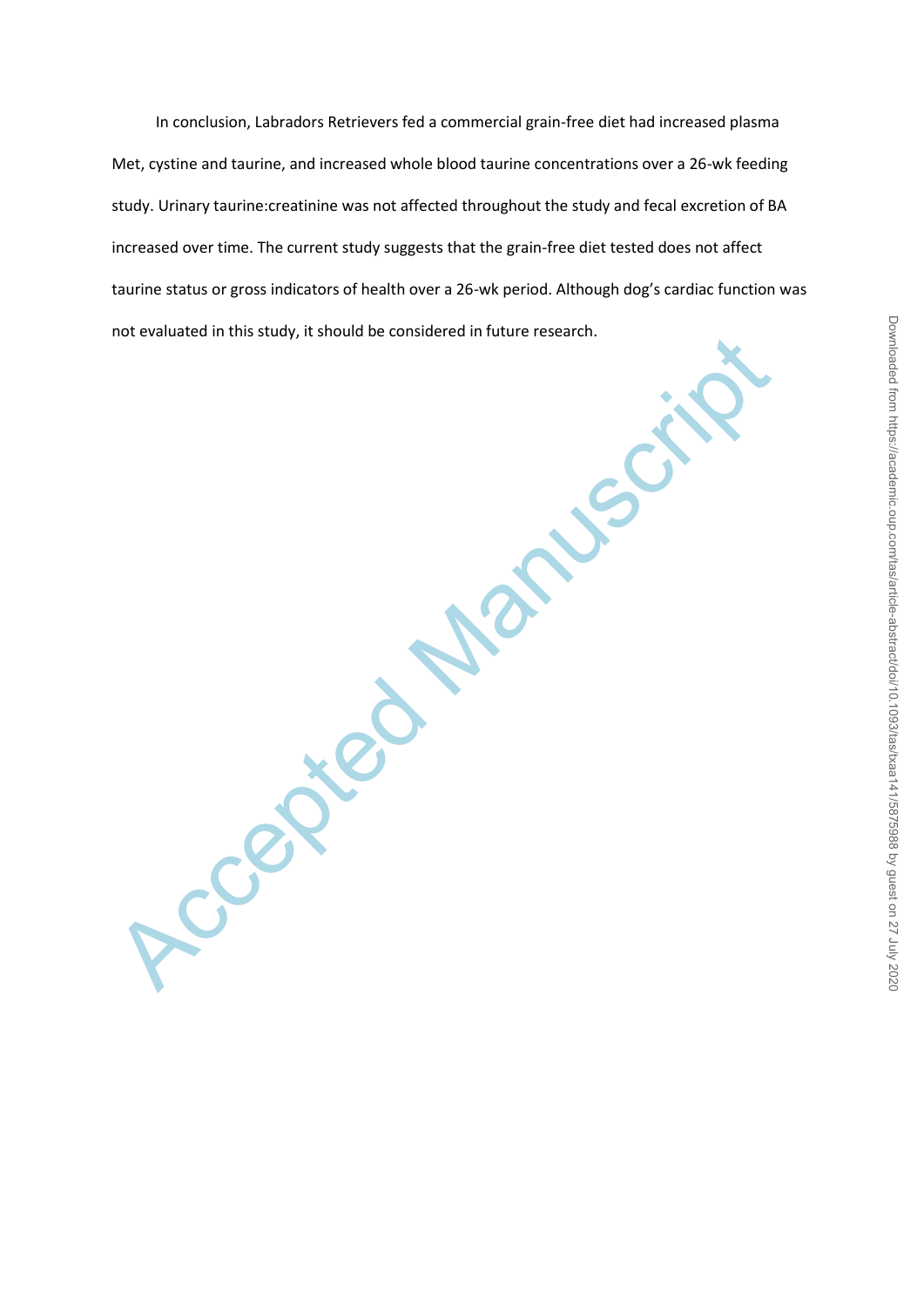### **REFERENCES**

- AAFCO. 2018. Association of American Feed Control Officials 2016 Official Publication. AAFCO, West Lafayette, IN.
- Adin, D., T.C., DeFrancesco, B. Keene, S. Tou, K. Meurs, C. Atkins, B. Aona, K. Kurtz, L. Barron, and K. Saker. 2019. Echocardiographic phenotype of canine dilated cardiomyopathy differs based on diet type. Journal of Veterinary Cardiology, 21: 1-9. doi: [https://doi.org/10.1016/j.jvc.2018.11.002.](https://doi.org/10.1016/j.jvc.2018.11.002)
- Ajouz, H., D. Mukherji, and A. Shamseddine. 2014. Secondary bile acids: an underrecognized cause of colon cancer. World Journal of Surgical Oncology, 12(1): 164-169. doi: 10.1186/1477-7819-12-164.
- Akare, S., S. Jean-Louis, W. Chen, D. J. Wood, A. A. Powell, and J. D. Martinez. 2006. Ursodeoxycholic acid modulates histone acetylation and induces differentiation and senescence. International Journal of Cancer. 119:2958–2969. doi:10.1002/ijc.22231.
- Alberts, D. S., M. E. Martínez, L. M. Hess, J. G. Einspahr, S. B. Green, A. K. Bhattacharyya, J. Guillen, M. Krutzsch, A. K. Batta, G. Salen, L. Fales, K. Koonce, D. Parish, M. Clouser, D. Roe, and P. Lance. 2005. Phase III Trial of Ursodeoxycholic Acid To Prevent Colorectal Adenoma Recurrence. Journal of the National Cancer Institute. 97:846–853. doi:10.1093/jnci/dji144.
- Alvarenga, I.C., C.G. Aldrich, and Z. Ou. 2019. Comparison of four digestibility markers to estimate fecal output of dogs. Journal of Animal Science, 97: 1036-1041. doi: 10.1093/jas/skz020.
- Backus, R.C., K.S. Ko, A.J. Fascetti, M.D. Kittleson, K.A. MacDonald, D.J. Maggs, J.R. Berg, and Q.R. Rogers. 2006. Low plasma taurine concentration in Newfoundland dogs is associated with low plasma methionine and cyst(e)ine concentration and low taurine synthesis. The Journal of Nutrition, 136: 2525-2533. doi: 10.1093/jn/136.10.2525.
- Ajouz, H., D. Mukherji, and A. Shamseddine. 2014. Secondary bile acids: an underrecognized<br>cause of colon cancer. World Journal of Surgical Oncology, 12(1): 164-169. doi:<br>10.1186/1477-7819-12-164.<br>Akre, S., S., M. enen, D Bednar, G.E., A.R. Patil, S.M. Murray, C.M. Grieshop, N.R. Merchen, G.C. and Fahey. 2001. Starch and fiber fractions in selected food and feed ingredients affect their small intestinal digestibility and fermentability and their large bowel fermentability in vitro in a canine model. Journal of Nutrition, 131(2): 276-286. doi: 10.1093/jn/131.2.276.
	- Belanger, M.C., M. Ouellet, G. Queney, and M. Moreau. 2005. Taurine-deficient dilated cardiomyopathy in a family of Golden Retrievers. Journal of the American Animal Hospital Association, 41: 284-291. doi: 10.5326/0410284.
	- Bellentani, S., M. Pecorari, P. Cordoma, P. Marchegiano, F. Menenti, E. Bosisio, E. De Fabiani, and G. Galli. 1987. Taurine increases bile acid pool size and reduces bile acid saturation index in the hamster. Journal of Lipid Research, 28: 1021-1027.
	- Benno, Y., M. Kitahara, F. Takamine, and T. Imamura. 2001. *Clostridium hiranonis* sp. nov., a human intestinal bacterium with bile acid 7alpha-dehydroxylating activity. Int. J. Syst. Evol. Microbiol., 51: 39–44. doi:10.1099/00207713-51-1-39.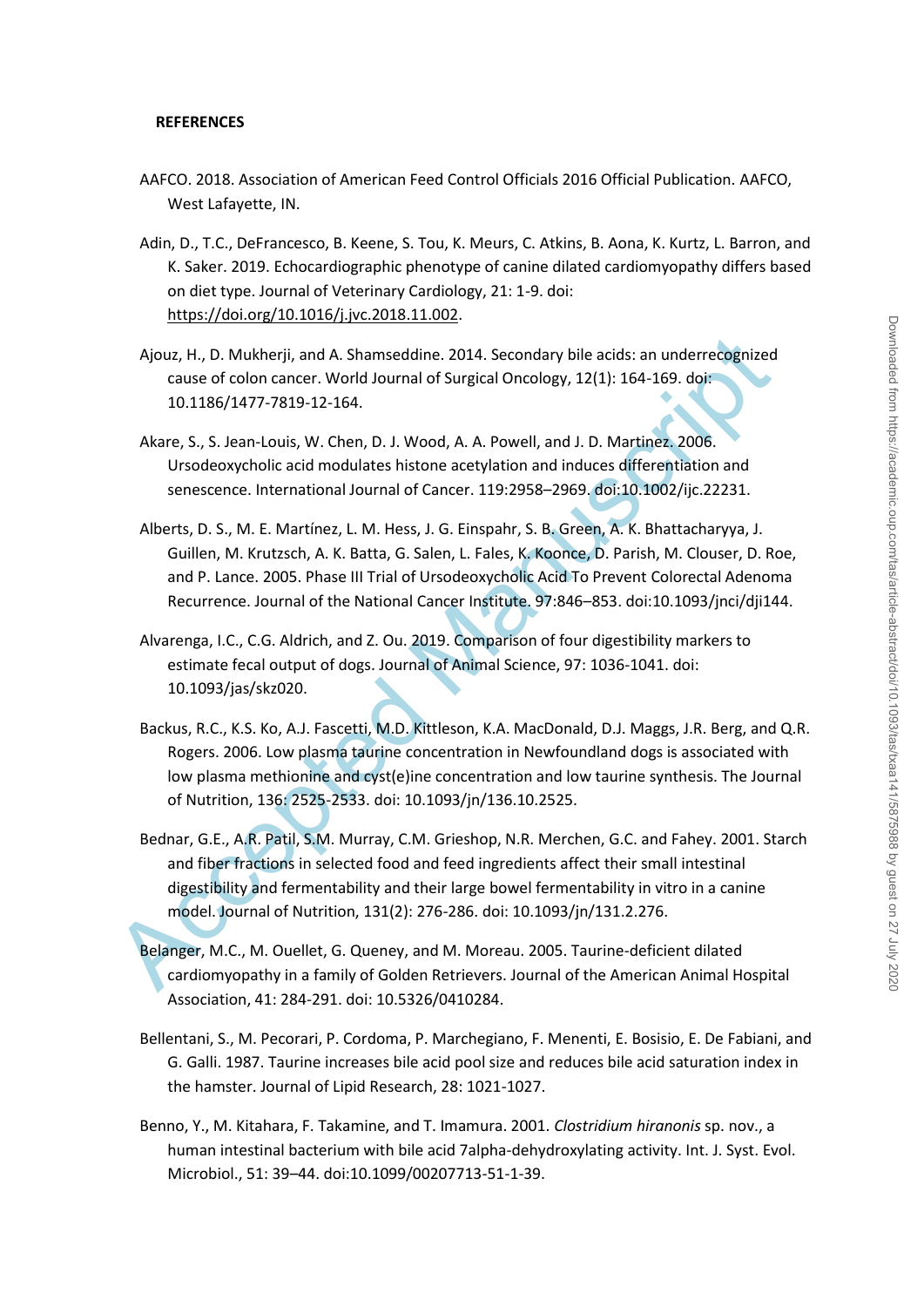- Bernstein, C., H. Bernstein, H. Garewal, P. Dinning, R. Jabi, R. E. Sampliner, M. K. McCuskey, M. Panda, D. J. Roe, L. L'Heureux, and C. Payne. 1999. A bile acid-induced apoptosis assay for colon cancer risk and associated quality control studies. Cancer Research. 5910:2353–2357.
- Bingham, S. A. 2000. Diet and colorectal cancer prevention. Biochem. Soc. Trans., 28: 12–16. doi:10.1042/bst0280012.
- Bravo, E., L. Flora, A. Cantafora, V. De Luca, M. Tripodi, M. Avella, and K.M. Botham. 1998. The influence of dietary saturated and unsaturated fat on hepatic cholesterol metabolism and the biliary excretion of chylomicron cholesterol in the rat. Biochimica et Biophysica Acta, 1390(2): 134-148. doi: 10.1016/s0005-2760(97)00174-4.
- Booth, L. A., I. T. Gilmore, and R. F. Bilton. 1997. Secondary Bile Acid Induced DNA Damage in HT29 Cells: are Free Radicals Involved? Free Radical Research., 26:135–144. doi:10.3109/10715769709097792.
- Brosnan, J.T. and M.E. Brosnan. 2006. The sulfur-containing amino acids: an overview. The Journal of Nutrition, 136(6):1636S-1640S. doi: 10.1093/jn/136.6.1636S.
- Carciofi, A.C., F.S. Takakura, L.D. de-Oliveira, E. Teshima, J.T. Jeremeias, M.A. Brunetto, and F. Prada. 2008. Effects of six carbohydrate sources on diet digestibility and post-prandial glucose and insulin response. Journal of Animal Physiology and Animal Nutrition, 92: 326- 336. doi: 10.1111/j.1439-0396.2007.00794.x.
- Chesney, R.W., X. Han, and A.B. Patters. 2010. Taurine and the renal system. Journal of Biomedical Science, 17(1): S4. doi: 10.1186/1423-0127-17-S1-S4.
- Chinkes, D.L. 2005. Methods for measuring tissue protein breakdown rate *in vivo*. Current Opinion in Clinical Nutrition & Metabolic Care, 8(5): 534-537. doi: 10.1097/01.mco.0000170754.25372.37
- 1390(2): 134-148. doi: 10.1016/s0005-2760(97)00174-4.<br>
Booth, L. A., I. T. Gilmore, and R. F. Bilton. 1997. Secondary Bile Acid Induced DNA Damage in<br>
HT29 Cells: are Free Radicals Involved? Free Radical Research., 26:135 Chiofalo, B., G. De Vita, V. Lo Presti, S. Cucinotta, G. Gaglio, F. Leone, and A.R. Di Rosa. 2019. Grain free diets for utility dogs during training work: Evaluation of the nutrient digestibility and fecal characteristics. Animal Nutrition, 5: 297-306. doi: https://doi.org/10.1016/j.aninu.2019.05.001.
	- Choct, C. 2009. Managing gut health throut nutrition. British Poultry Science, 50(1): 9-15. doi: 10.1080/00071660802538632.
	- Czuba B., and D.A. Vessey. 1981. Identification of a unique mammalian species of cholyl-CoA: amino acid N-acyltransferase. Biochimica et Biophysica Acta, 665(3): 612-614. doi: 10.1016/0005-2760(81)90278-2.
	- Dawson, P.A., and S.J. Karpen. 2015. Intestinal transport and metabolism of bile acids. Journal of Lipid Research, 56(6):1085-1099. doi: 10.1194/jlr.R054114.
	- de Oliveira, L.D., F.S. Takakura, E. Kienzle, M.A. Brunetto, E. Teshima, G.T. Pereire, R.S. Vasconcellos, and A.C. Carciofi. 2012. Fibre analysis and fibre digestibility in pet foods – a comparison of total dietary fibre, neutral and acid detergent fibre and crude fibre. Journal of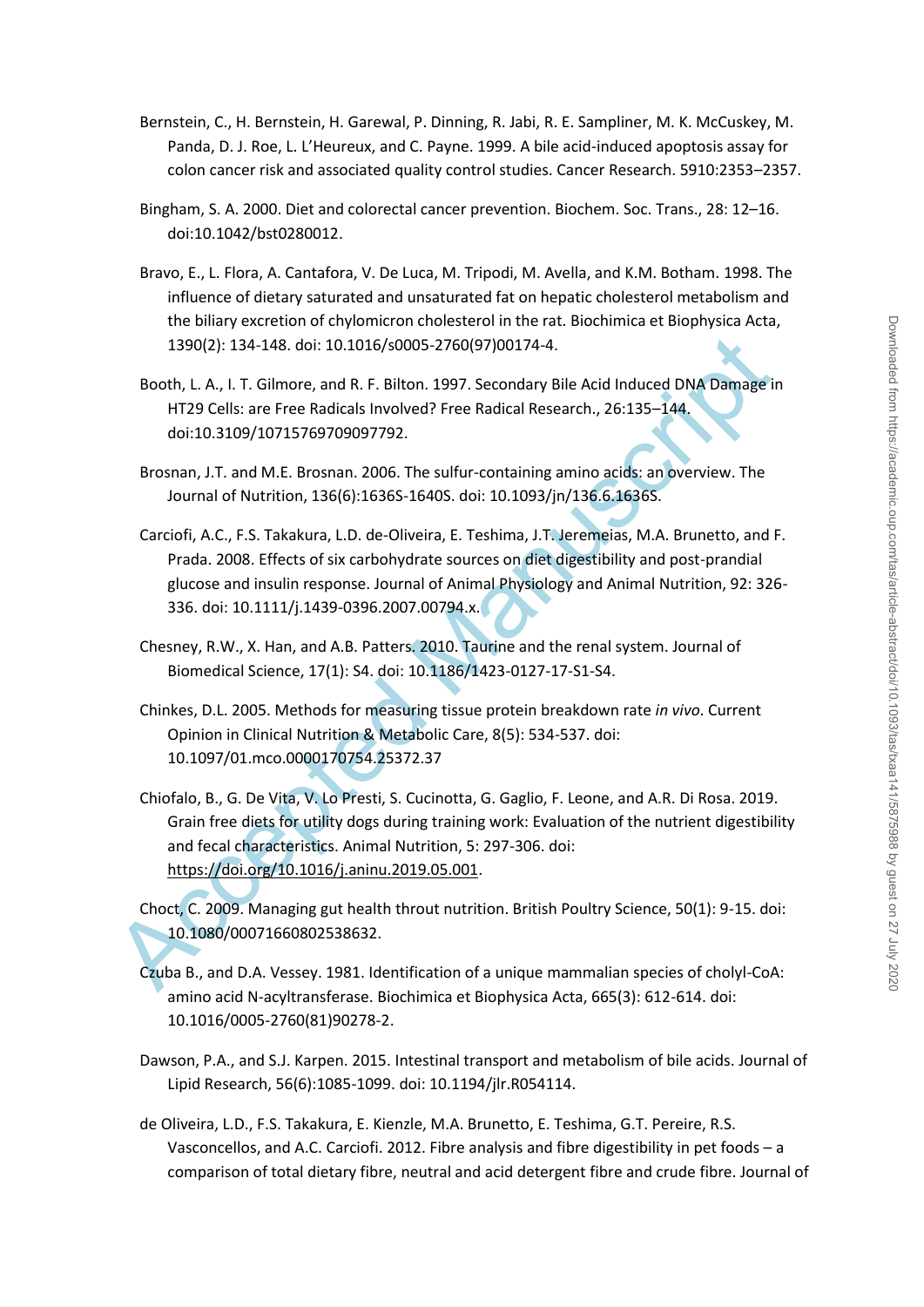Animal Physiology and Animal Nutrition, 96: 895-906. doi: 10.1111/j.1439- 0396.2011.01203.x.

- Doerner, K. C., F. Takamine, C.P. LaVoie, D.H. Mallonee, and P.B. Hylemon. 1997. Assessment of fecal bacteria with bile acid 7α-dehydroxylating activity for the presence of bai-like genes. Applied Environmental Microbiology, 633: 1185–1188.
- Fascetti, A.J., J.R. Reed, Q.R. Rogers, and R.C. Backus. 2003. Taurine deficiency in dogs with dilated cardiomyopathy: 12 cases (1997-2001). Journal of the American Veterinary Medical Association, 223(8): 1137-1141. doi: 10.2460/javma.2003.223.1137.
- Felix, A.P., N.L.M. Rivera, T.T. Sabchuk, D.C. Lima, S.G. Oliveira, and A. Maiorka. 2013. The effect of soy oligosaccharide extraction on diet digestibility, faecal characteristics, and intestinal gas production in dogs. Animal Feed Science and Technology, 184: 86-93. doi: http://dx.doi.org/10.1016/j.anifeedsci.2013.05.013.
- Felix, A.P., N.L.M. Rivera, T.T. Sabchuk, D.C. Lima, S.G. Oliveira, and A. Maiorka. 2013. The efforty oligosaccharide extraction on diet digestibility, faccal characteristics, and intesting<br>as production in dogs. Animal F FDA. 2018. FDA Investigating Potential Connection Between Diet and Cases of Canine Heart Disease. Published July 12, 2018. Accessed January 31, 2020. https://www.fda.gov/animalveterinary/cvm-updates/fda-investigating-potential-connection-between-diet-and-casescanine-heart-disease.
	- Flanagan, J., T. Bissot, M.-A. Hours, B. Moreno, A. Feugier, and A.J. German. 2017. Success of a weight loss plan for overweight dogs: the results of an international weight loss study. Plos one, 12(9): e0184199. doi: https://doi.org/10.1371/journal.pone.0184199.
	- German, A.J., S.L. Holden, T. Bissot, P.J. Morris, and V. Biourge. 2010. A high protein high fibre diet improves weight loss in obese dogs. The Veterinary Journal, 183: 294-297. doi: 10.1016/j.tvjl.2008.12.004.
	- Glinghammar, B. 2002. Deoxycholic acid causes DNA damage in colonic cells with subsequent induction of caspases, COX-2 promoter activity and the transcription factors NF-kB and AP-1. Carcinogenesis. 23:839–845. doi:10.1093/carcin/23.5.839.
	- Hall, C., C. Hillen, and J.G. Robinson. 2017. Composition, nutritional value, and health benefits of pulses. Cereal Chemistry, 94(1): 11-31. doi: http://dx.doi.org/10.1094/CCHEM-03-16-0069- FI.
	- Hendrix, W.H., and K. Sritharan. 2002. Apparent ileal and fecal digestibility of dietary protein is different in dogs. Journal of Nutrition, 132: 1692S-1694S. doi: https://doi.org/10.1093/jn/132.6.1692S.
	- Herstad, K. M. V., K. Gajardo, A.M. Bakke, L. Moe, J. Ludvigsen, K. Rudi, I. Rud, M. Sekelja, and E. Skancke. 2017. A diet change from dry food to beef induces reversible changes on the faecal microbiota in healthy, adult client-owned dogs. BMC Vet. Res., 13: 147-160. doi:10.1186/s12917-017-1073-9.
	- Herstad, K.M.V., H.T. Rønning, A.M. Bakke, L. Moe,and E. Skancke. 2018. Changes in the faecal bile acid profile in dogs fed dry food vs high content of beef: a pilot study. Acta Veterinaria Scandinavica, 60(1): 29-37. doi: 10.1186/s13028-018-0383-7.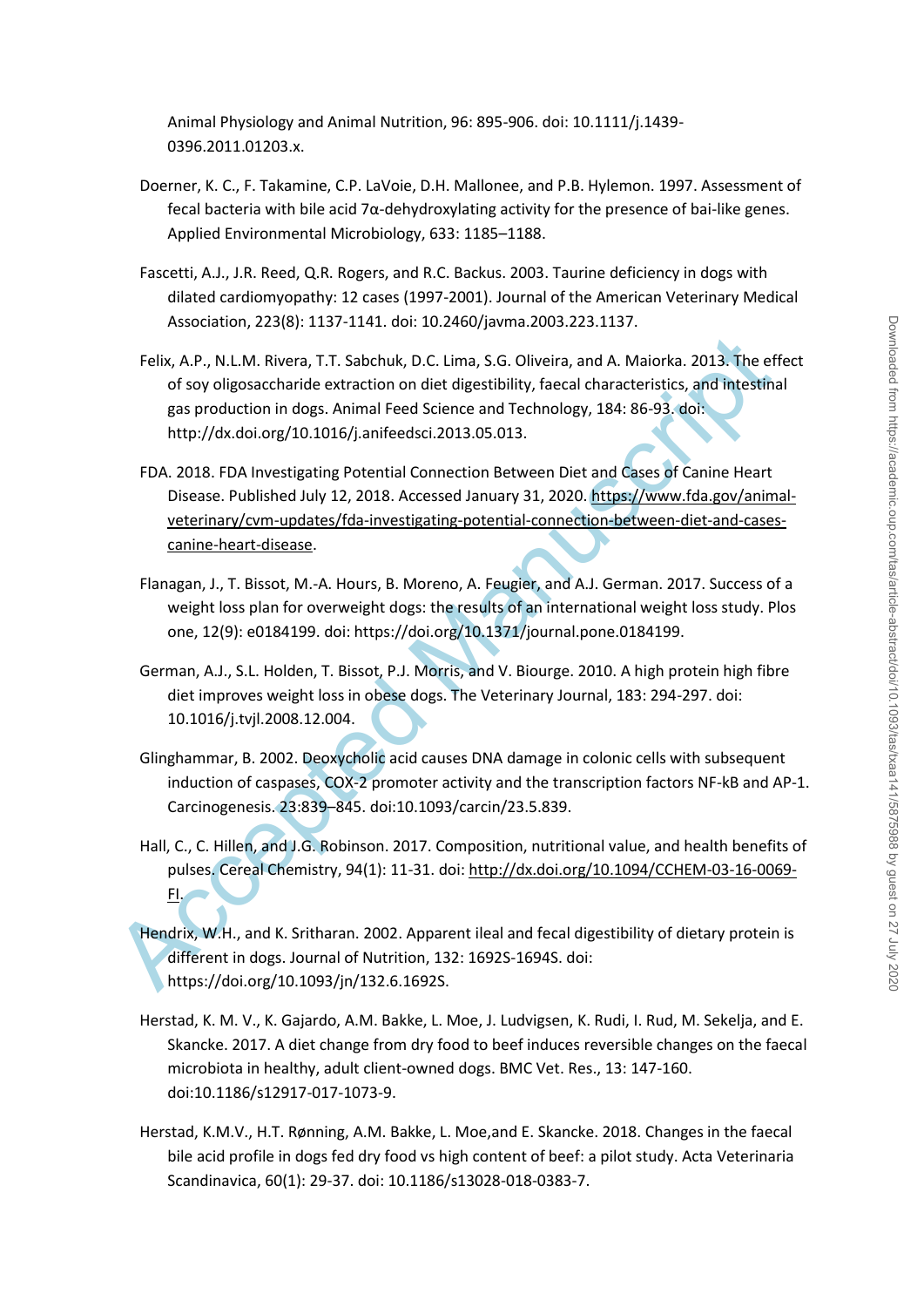- Hickman, M.A., M.L. Bruss, J.G. Morris, Q.R. and Rogers. 1992. Dietary protein source (soybean vs. casein) and taurine status affect kinetics of the enterohepatic circulation of taurocholic acid in cats. Journal of Nutrition, 122(4): 1019-1028. doi: 10.1093/jn/122.4.1019.
- Hofmann, A. F. 1999. Bile Acids: The Good, the Bad, and the Ugly. Physiology. 14:24–29. doi:10.1152/physiologyonline.1999.14.1.24.
- Holm, L., and M. Kjaer. 2010. Measuring protein breakdown in individual proteins *in vivo*. Opinion in Clinical Nutrition & Metabolic Care, 13(5): 526-531. doi: 10.1097/MCO.
- Huxtable, R.J. 1992. Physiological actions of taurine. Physiological Reviews, 72(1): 101-163. doi: 10.1152/physrev.1992.72.1.101.
- Imamura, M., H. Nakajima, H. Takahashi, H. Yamauchi, and G.-I. Seo. 2000. Bile acid metabolism, bacterial bowel flora and intestinal function following ileal pouch-anal anastomosis in dogs, with reference to the influence of administration of ursodeoxycholic acid. Tohoku Journal of Experimental Medicine, 190: 103-117. doi: https://doi.org/10.1620/tjem.190.103.
- Johnson, M.L., C.M. Parsons, G.C. Fahey, N.R. Merchen, and C.G. Aldrich. 1998. Effects of species raw material source, ash content, and processing temperature on amino acid digestibility of animal by-product meals by cecectomized roosters and ileally cannulated dogs. Journal of Animal Science, 76: 1112-1122. doi: 10.2527/1998.7641112x.
- Kang, M.-H., J.G. Morris, and Q.R. Rogers. 1987. Effect of concentration of some dietary amino acids and protein on plasma urea nitrogen concentration in growing kittens. Journal of Nutrition, 117: 1689-1696. doi: https://doi.org/10.1093/jn/117.10.1689.
- Huxtable, K.J. 1992. Physological actions of taurine. Physiological Reviews, 72(1): 100-163.<br>
10.1152/physrev.1992.27.1.101.<br>
Imamura, M., H. Nakajima, H. Takahashi, H. Yamauchi, and G.-I. Seo. 2000. Bile add metabol<br>
bact Kaplan, J.L., J.A. Stern, A.J. Fascetti, J.A. Larsen, H. Skolnik, G.D. Peddle, R.D. Kienle, A. Waxman, M. Cocchiaro, C.T. Gunther-Harrington, T. Klose, K. LaFauci, B. Lefbom, M.M. Lamy, R. Malakoff, S. Noshimura, M. Oldach, S. Rosenthal, and C. Stauthammer, O'Sullivan, L., Visser, L.C., William, R., Ontiveros, E. 2018. Taurine deficiency and dilated cardiomyopathy in golden retrievers fed commercial diets. Plos One, 13(12): e0209112. doi: https://doi.org/10.1371/journal.pone.0209112.
	- Kim, S.W., J.G. Morris, and Q.R. Rogers. 1995. Dietary soybean protein decreases plasma taurine in cats. Journal of Nutrition, 125(11): 2831-2837. doi: https://doi.org/10.1093/jn/125.11.2831.
	- Kittleson, M.D., B. Keene, P.D. Pion, and C.G. Loyer. 1997. Results of the Multicenter Spaniel Trial (MUST): taurine- and carnitine-responsive dilated cardiomyopathy in American Cocker Spaniels with decreased plasma taurine concentration. Journal of Veterinary Internal Medicine, 11(4): 204-211. doi: 10.1111/j.1939-1676.1997.tb00092.x.
	- Ko, K.S., and A.J. Fascetti. 2016. Dietary beet pulp decreases taurine status in dogs fed low proteins diet. Journal of Animal Science and Technology, 58: 29-39. doi: 10.1186/s40781- 016-0112-6.
	- Kritchevsky, D. 1978. Influence of dietary fiber on bile acid metabolism. Lipids, 13: 982–985. doi:10.1007/BF02533860.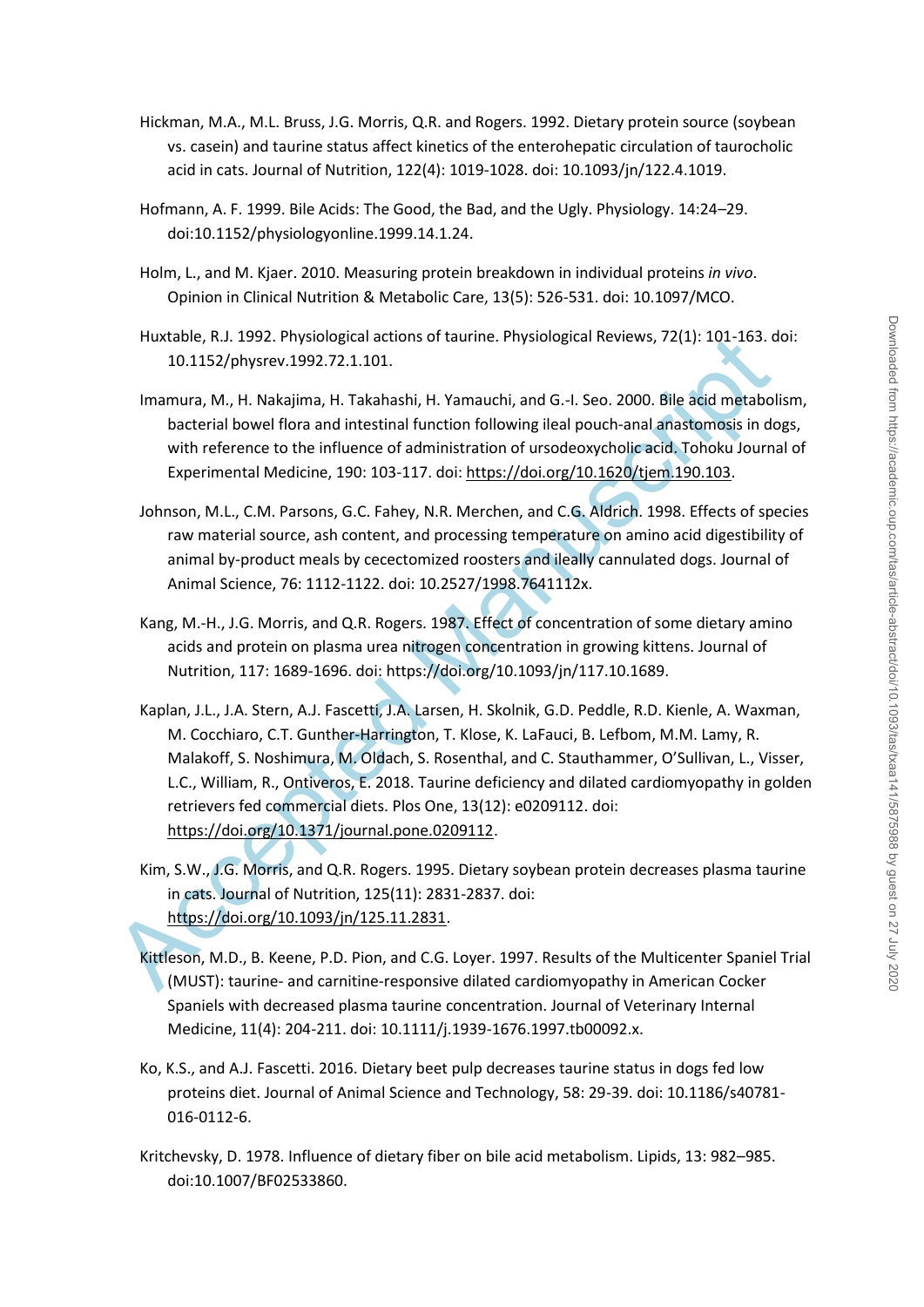- Kroger, S., W. Vahjen, and J. Zentek. 2017. Influence of lignocellulose and low of high levels of sugar beet pulp on nutrient digestibility and fecal microbiota in dogs. Journal of Animal Science, 95: 1598-1605. doi: 10.2527/jas2016.0873.
- Long, S.L., C.G Gahan, and S.A. Joyce. 2017. Interactions between gut bacteria and bile in health and disease. Molecular Aspects of Medicine, 56: 54-65. doi: 10.1016/j.mam.2017.06.002.
- Mansilla, W.D., C.P.F. Marinagelli, K.J. Ekenstedt, J.A. Larsen, C.G. Aldrich, D.A. Columbus, L. Weber, S.K. Abood, and A.K. Shoveller. 2019. The association between pulse ingredients and canine dilated cardiomyopathy: addressing the knowledge gaps before establishing causation. Journal of Animal Science, 97: 983-997. doi: 10.1093/jas/sky488.
- Meyer, H., J. Zentek, H. Habernoll, and I. Maskell. 1999. Digestibility and compatibility of mixed diets and faecal consistency in different breeds of dog. Journal of Veterinary Medicine Series A, 46: 155-165. doi: https://doi.org/10.1046/j.1439-0442.1999.00201.x.
- causation. Journal of Animal Science, 97: 983-997. doi: 10.1093/jas/sky488.<br>
Meyer, H., J. Zentek, H. Habernoll, and I. Maskell. 1999. Digestibility and compatibility of mix<br>
diets and faecal consistency in different breed Murray, S.M., A.R. Patil, G.C. Fahey, N.R. Merchen, B.W. Wolf, C.S. Lai, and K.A. Garleb. 1998. Apparent digestibility of a debranched amylopectin-lipid complex and resistant starch incorporated into enteral formulas fed to ileal-cannulated dogs. Journal of Nutrition, 128(11): 2032-2035. doi: 10.1093/jn/128.11.2032
	- Myers, W.D., P.A. Ludden, V. Nayigihugu, and B.W. Hess. 2004. Technical note: a procedure for the preparation and quantitative analysis of samples for titanium dioxide. Journal of Animal Science, 82:179–183. doi: 10.2527/2004.821179x.
	- NRC. 2006. Nutrient Requirements of Dogs and Cats. National Academy Press, Washington, DC.
	- Pacioretty, L., M.A. Hickman, J.G. Morris, and Q.R. Rogers. 2001. Kinetics of taurine depletion and repletion in plasma, serum, whole blood and skeletal muscle in cats. Amino Acids, 21:417-427. doi: https://doi.org/10.1007/s007260170006.
	- Park, T., Q.R. Rogers, J.G. Morris, and R.W. Chesney. 1989. Effect of dietary taurine on renal taurine transport by proximal tubule brush border membrane vesicles in the kitten. The Journal of Nutrition, 119(10): 1452-1460. doi: https://doi.org/10.1093/jn/119.10.1452.
	- Payne, C. M., C. Bernstein, K. Dvorak, and H. Bernstein. 2008. Hydrophobic bile acids, genomic instability, Darwinian selection, and colon carcinogenesis. Clinical and Experimental Gastroenterology. 1:19-47. doi.org/10.2147/CEG.S4343
	- Pezzali, J.G., H.L. Acuff, W. Henry, C. Alexander, K.S. Swanson, and C.G. Aldrich. 2020. Effects of different carbohydrate sources on taurine status in healthy Beagle dogs. Journal of Animal Science. doi: 10.1093/jas/skaa010.
	- Pezzali, J.G., and C.G. Aldrich. 2019. Effect of ancient grains and grain-free carbohydrate sources on extrusion parameters and nutrient utilization by dogs. Journal of Animal Science, 97(9):3758-3767. doi: 10.1093/jas/skz237.
	- Ridlon, J. M., D.-J. Kang, and P.B. Hylemon. 2006. Bile salt biotransformations by human intestinal bacteria. J. Lipid Res., 47: 241–259. doi:10.1194/jlr.R500013-JLR200.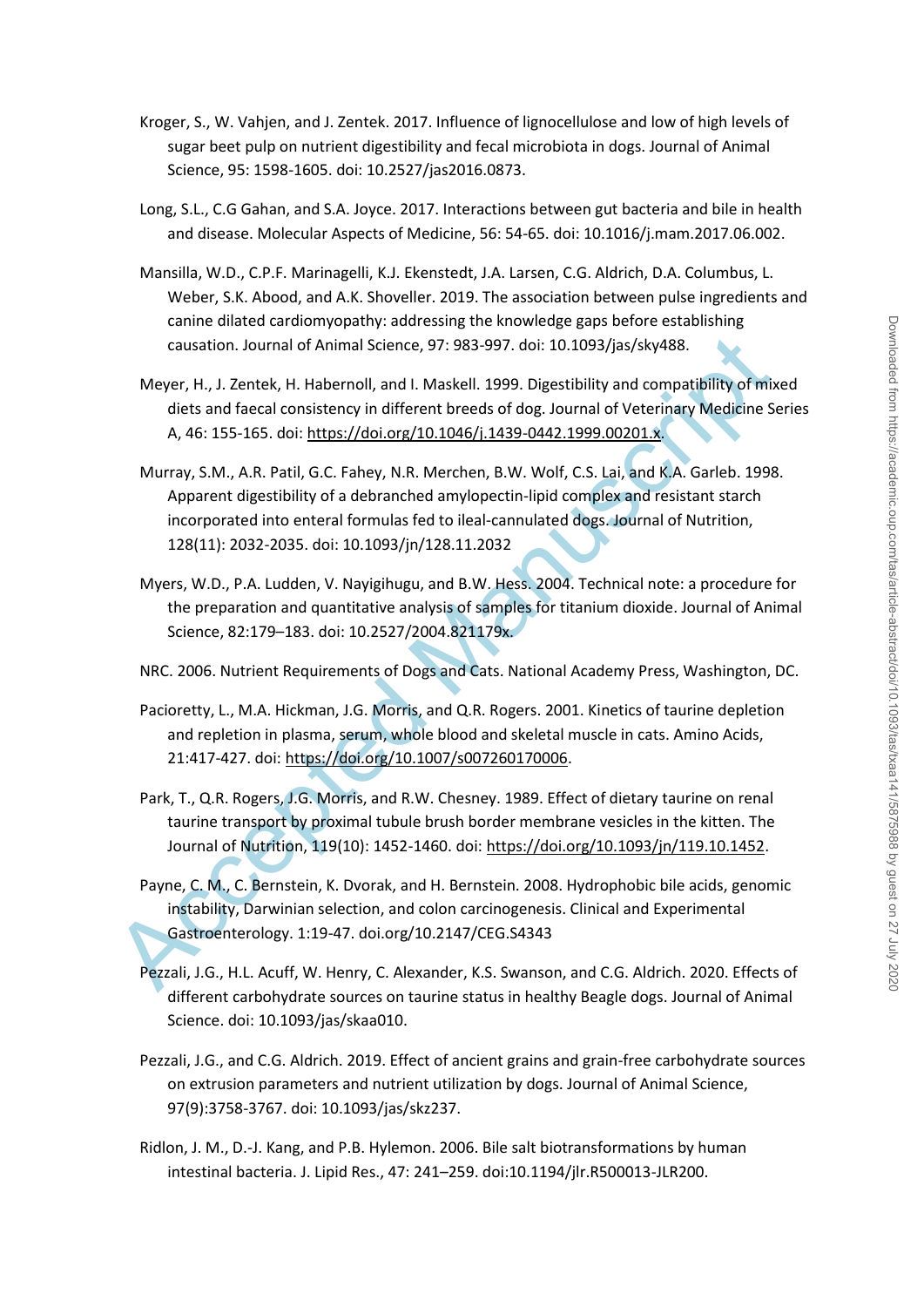- Rosignoli, P., R. Fabiani, A. De Bartolomeo, R. Fuccelli, M. A. Pelli, and G. Morozzi. 2008. Genotoxic effect of bile acids on human normal and tumour colon cells and protection by dietary antioxidants and butyrate. European Journal of Nutrition. 47:301–309. doi:10.1007/s00394-008-0725-8.
- Sanderson, S.L. 2006. Taurine and carnitine in canine cardiomyopathy. Veterinary Clinics, 36: 1325-1343. doi: 10.1016/j.cvsm.2006.08.010.
- Shoveller, A.K., J.A. Brunton, J.D. House, P.B. Pencharz, R.O. Ball. 2003. Dietary cysteine reduces the methionine requirements by an equal proportion in boty parenterally and enterally fed piglets. Journal of Nutrition, 133: 4215-4224. doi: https://doi.org/10.1093/jn/133.12.4215.
- Shoveller, A.K., J.A. Brunton, J.D. House, P.B. Pencharz, R.O. Ball. 2004. The balance of dietary sulfur amino acids and the route of feeding affect plasma homocysteine concentrations in neonatal piglets. Journal of Nutrition, 134: 609-612. doi: https://doi.org/10.1093/jn/134.3.609.
- Singh, N. 2017. Pulses: an overview. Journal of Food Science and Technology, 54(4): 853-857. doi: 10.1007/s13197-017-2537-4.
- pigle[t](https://doi.org/10.1111/j.1939-165x.2004.tb00378.x)s. Jour[n](https://doi.org/10.1046/j.1439-0396.2003.00446.x)al of Nutrition, 133: 4215-4224. doi: <u>https://doi.org/10.1093/in/133.12421</u><br>Shoveller, A.K., J.A. Brunton, J.D. House, P.B. Pencharz, R.O. Ball. 2004. The balance of dietar<br>sulfur amino acids and the route o Torres, C.L., R.C. Backus, A.J. Fascetti, and Q.R. Rogers. 2003. Taurine status in normal dogs fed a commercial diet associated with taurine deficiency and dilated cardiomyopathy. Journal of Animal Physiology and Animal Nutrition, 87: 359-372. doi: 10.1046/j.1439- 0396.2003.00446.x.
	- Torres, C.L., J.W. Miller,and Q.R. Rogers. 2004. Determination of free and total cyst(e)ine in the plasma of dogs and cats. Veterinary Clinical Pathology, 33(4): 228-233. doi: 10.1111/j.1939- 165x.2004.tb00378.x.
	- Zhang, J., K. He, L. Cai, Y.-C. Chen, Y. Yang, Q. Shi, T.F. Woolf, W. Ge, L. Guo, J. Borlak, and W. Tong. 2016. Inhibition of bile salt transport by drugs associated with liver injury in primary hepatocytes from human, monkey, dog, rat, and mouse. Chem. Biol. Interact., 255: 45–54. doi: 10.1016/j.cbi.2016.03.019.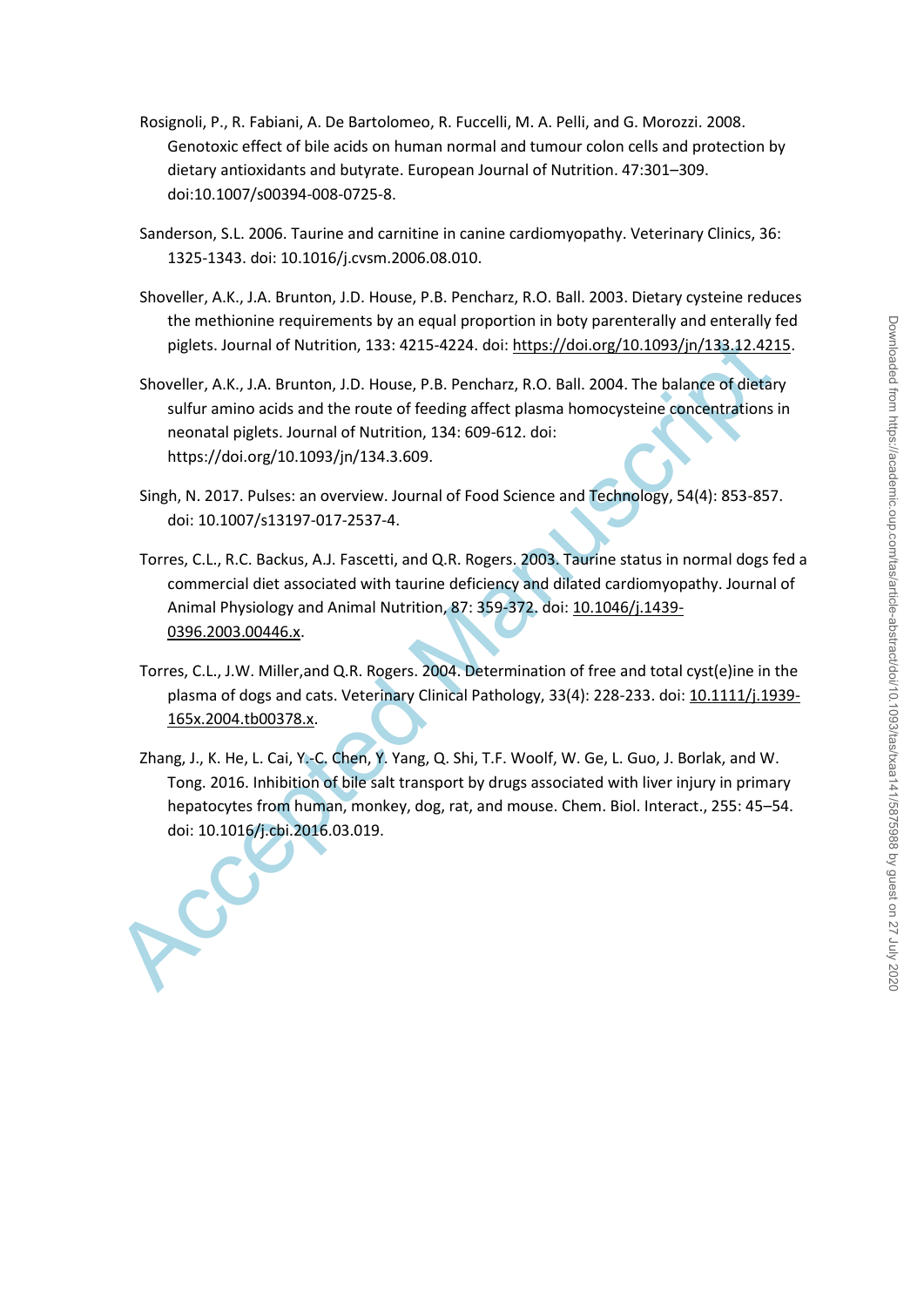| Table 1. Analyzed nutrient composition of kennel and test diets                               |                  |                  |  |  |  |
|-----------------------------------------------------------------------------------------------|------------------|------------------|--|--|--|
| Composition, %                                                                                | APS <sup>1</sup> | CTL <sup>2</sup> |  |  |  |
| Moisture                                                                                      | 8.40             | 6.50             |  |  |  |
|                                                                                               |                  | % dry matter     |  |  |  |
| Crude protein                                                                                 | 37.81            | 30.89            |  |  |  |
| Crude fat                                                                                     | 18.78            | 16.79            |  |  |  |
| Ash                                                                                           | 8.06             | 9.97             |  |  |  |
| Nitrogen free extract <sup>3</sup>                                                            | 23.95            | 28.66            |  |  |  |
| Total dietary fiber                                                                           | 11.40            | 13.60            |  |  |  |
| Insoluble fiber                                                                               | 9.50             | 11.90            |  |  |  |
| Soluble fiber                                                                                 | 1.90             | 1.70             |  |  |  |
| Arginine                                                                                      | 2.25             | 1.72             |  |  |  |
| Histidine                                                                                     | 0.79             | 0.55             |  |  |  |
| Isoleucine                                                                                    | 1.19             | 1.03             |  |  |  |
| Leucine                                                                                       | 2.31             | 2.32             |  |  |  |
| Lysine                                                                                        | 2.31             | 1.15             |  |  |  |
| Methionine                                                                                    | 0.55             | 0.43             |  |  |  |
| Methionine+Cystine                                                                            | 0.85             | 0.99             |  |  |  |
| Phenylalanine                                                                                 | 1.32             | 1.20             |  |  |  |
| Threonine                                                                                     | 1.23             | 1.05             |  |  |  |
| Valine                                                                                        | 1.51             | 1.43             |  |  |  |
| Tryptophan                                                                                    | 0.30             | 0.22             |  |  |  |
| Methionine: Cystine                                                                           | 1.83             | 0.77             |  |  |  |
| <b>Taurine</b>                                                                                | 0.14             | 0.07             |  |  |  |
| Cholesterol, mg/100g                                                                          | 140              | 98.5             |  |  |  |
| APS: test diet. Acana port and squash. Ingredient composition: deboned pork, pork meal, whole |                  |                  |  |  |  |

 $1$  APS: test diet, Acana port and squash. Ingredient composition: deboned pork, pork meal, whole lentils, pork liver, pork fat, whole peas, lentil fiber, pea starch, butternut squash, pollock oil, natural pork flavor, pork cartilage, pumpkin, salt, mixed tocopherols, zinc proteinate, dried kelp, calcium pantothenate, taurine, freeze dried pork liver, copper proteinate, chicory root, turmeric, dried *Lactobacillus acidophilus* fermentation product, dried *Bifidobacterium animalis* fermentation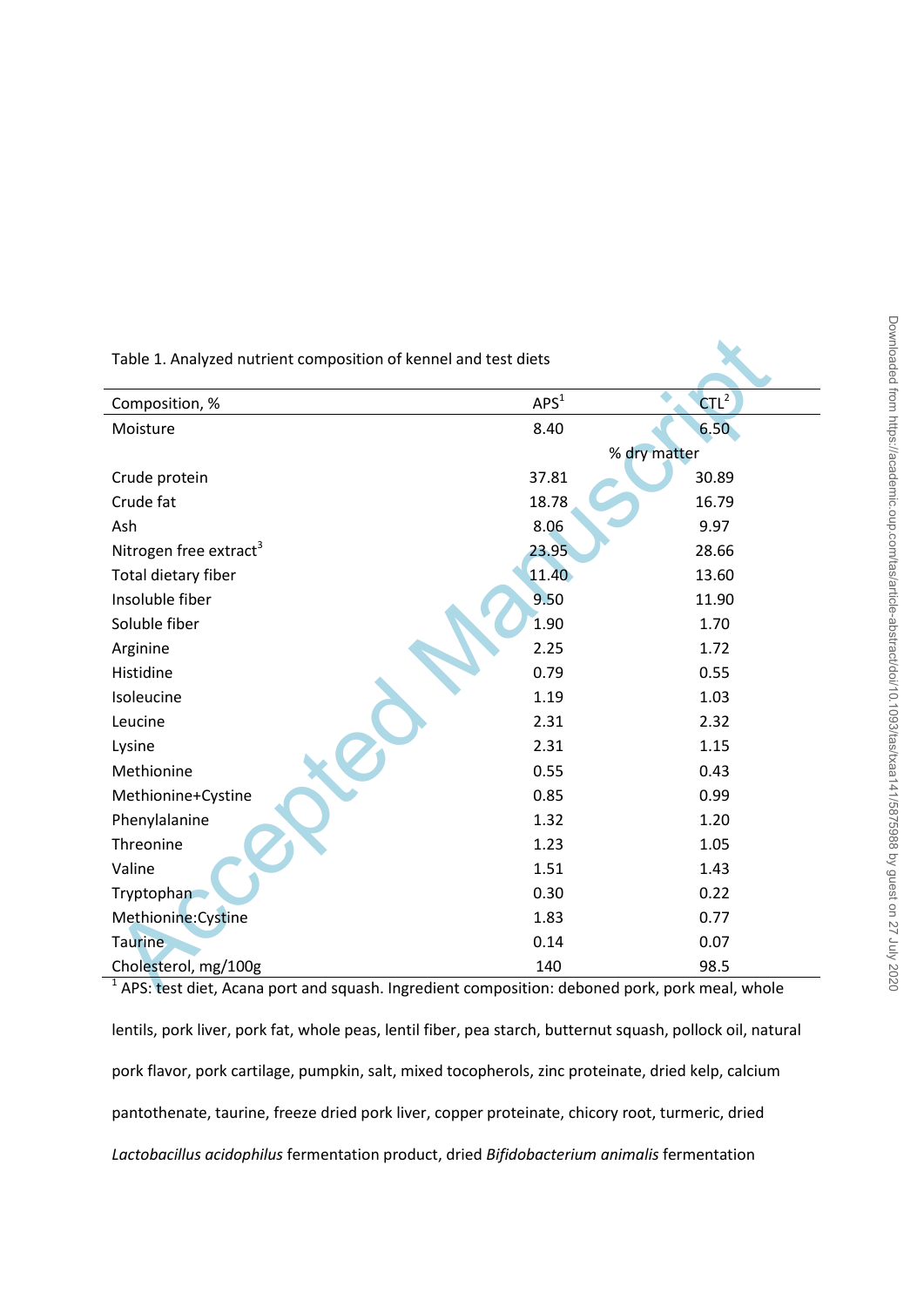product, dried *Lactobacillus casei* fermentation product. Diet formulated to meet the requirement of all life stages (AAFCO, 2018).

<sup>2</sup> CTL: kennel diet, MFA Gold N Pro. Ingredient composition: poultry by-product meal, ground corn, corn distillers dried grain with solubles, pearled barley, poultry fat, porcine meal, dried plain beet pulp, poultry liver, flavors, flax seeds, and minerals and vitamins. Diet formulated to meet the requirement of adult dogs at maintenance (AAFCO, 2018).

<sup>3</sup> Nitrogen-free extract calculated as subtracting crude protein, crude fat, total dietary fiber, and ash from the dry matter.

Accepted Manuscript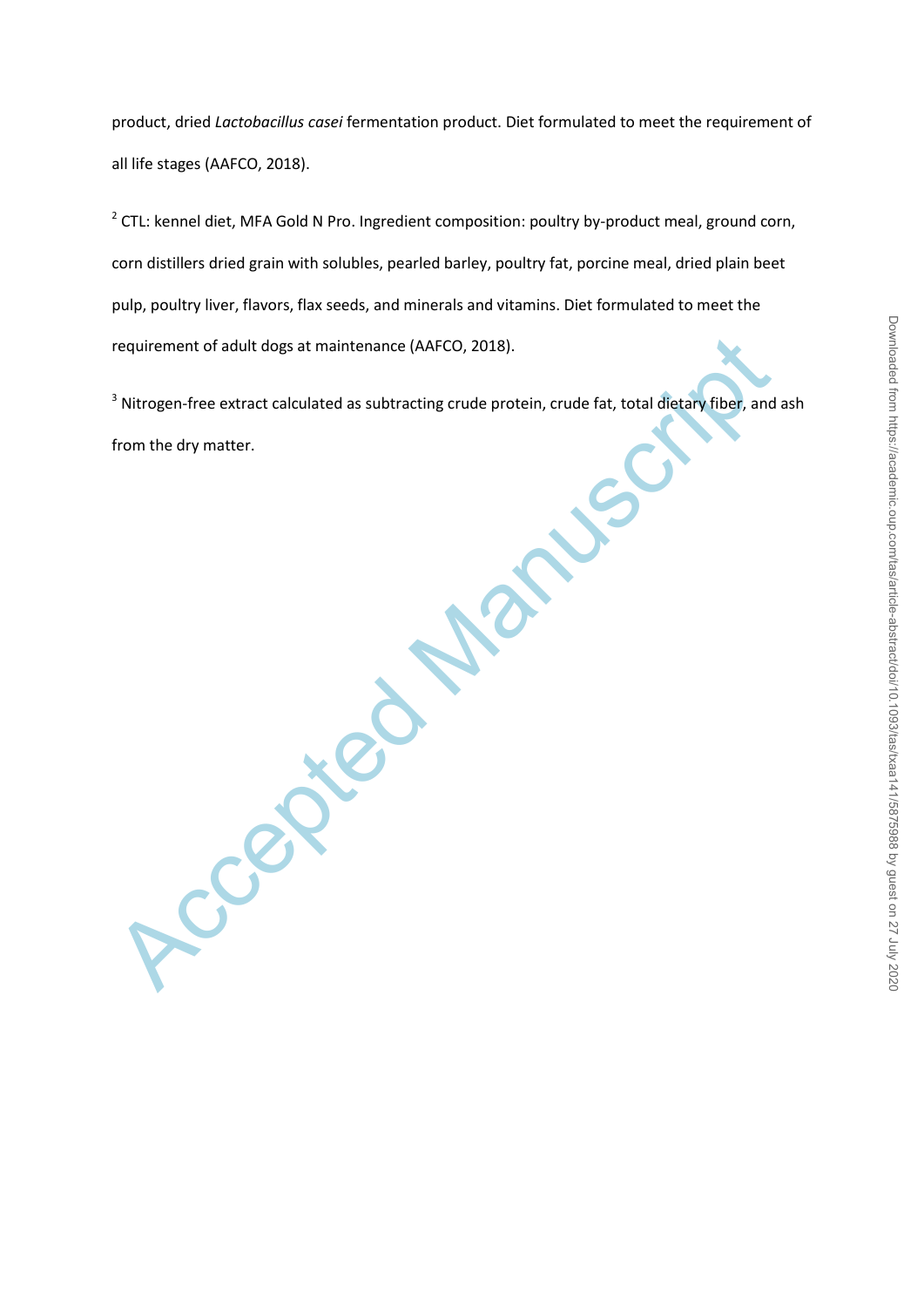| Table 2. Whole blood taurine and plasma amino acid concentrations of Labrador Retrievers fed a |
|------------------------------------------------------------------------------------------------|
| grain-free diet for 26 weeks (n = 8)                                                           |

|                                                                       |                   | Week              | SEM <sup>1</sup>  |      |          |  |  |
|-----------------------------------------------------------------------|-------------------|-------------------|-------------------|------|----------|--|--|
| Amino acid, nmol/mL                                                   | $\mathbf 0$       | 13                | 26                |      | P-value  |  |  |
| L-alanine                                                             | 314 <sup>b</sup>  | $267^c$           | $399^a$           | 15.8 | < 0.0001 |  |  |
| L-arginine                                                            | 66.8              | 82.3              | 63.0              | 29.5 | 0.8865   |  |  |
| L-a-amino-n butyric acid                                              | 70 <sup>b</sup>   | $125^{ab}$        | 193 <sup>a</sup>  | 27.3 | 0.0159   |  |  |
| L-asparagine                                                          | 34.0              | 29.9              | 35.8              | 6.03 | 0.7838   |  |  |
| L-aspartic acid                                                       | $24.5^{b}$        | $33.9^{b}$        | $69.4^{a}$        | 9.26 | 0.0062   |  |  |
| L-citrulline                                                          | 30.4              | 26.1              | 29.3              | 11.1 | 0.9594   |  |  |
| Cystathionine                                                         | 33.5              | 60.8              | 66.4              | 13.1 | 0.1902   |  |  |
| L-cystine                                                             | 4.13              | 2.60              | 3.56              | 0.82 | 0.432    |  |  |
| L-glutamic acid                                                       | 46.5              | 24.0              | 23.2              | 15.2 | 0.482    |  |  |
| L-glutamine                                                           | 142               | 240               | 181               | 74.3 | 0.6485   |  |  |
| Glycine                                                               | $215^b$           | $595^a$           | 494 <sup>3</sup>  | 55.3 | 0.0003   |  |  |
| L-histidine                                                           | 161 <sup>b</sup>  | $185^b$           | 306 <sup>a</sup>  | 35.9 | 0.0216   |  |  |
| 1-methyl-l-histidine                                                  | 43.0              | 85.4              | 76.2              | 15.2 | 0.1412   |  |  |
| 3-methyl-l-histidine                                                  | 8.3 <sup>b</sup>  | $12.2^{ab}$       | 13.8 <sup>a</sup> | 1.41 | 0.0321   |  |  |
| L-isoleucine                                                          | 30.4              | 31.0              | 42.9              | 11.1 | 0.6758   |  |  |
| L-leucine                                                             | $75.4^{b}$        | 82.0 <sup>b</sup> | $144.0^a$         | 13.3 | 0.0025   |  |  |
| L-lysine                                                              | 114 <sup>b</sup>  | $132^b$           | $234^a$           | 13.9 | < 0.0001 |  |  |
| L-methionine                                                          | $94^b$            | 128 <sup>b</sup>  | 230 <sup>a</sup>  | 24.0 | 0.0017   |  |  |
| L-ornithine                                                           | 38.8 <sup>b</sup> | $54.8^{b}$        | 86.6 <sup>a</sup> | 7.36 | 0.0006   |  |  |
| L-phenylalanine                                                       | 39.0 <sup>b</sup> | 39.7 <sup>b</sup> | $88.2^{a}$        | 9.91 | 0.0025   |  |  |
| L-proline                                                             | 90.8              | 90.8              | 138.5             | 18.1 | 0.123    |  |  |
| Hydroxy-l-proline                                                     | 72.8 <sup>b</sup> | $86.1^{b}$        | $251.4^{a}$       | 27.7 | 0.0002   |  |  |
| L-serine                                                              | 82.1              | 64.7              | 121.6             | 22.9 | 0.2243   |  |  |
| <b>Taurine</b>                                                        | $107^{\circ}$     | 157 <sup>b</sup>  | 192 <sup>a</sup>  | 11.4 | 0.0001   |  |  |
| L-threonine                                                           | $142^{ab}$        | 128 <sup>b</sup>  | 199 <sup>a</sup>  | 20.7 | 0.0557   |  |  |
| Tryptophan                                                            | 105 <sup>b</sup>  | $169^{ab}$        | 226 <sup>a</sup>  | 29.5 | 0.0291   |  |  |
| L-tyrosine                                                            | $39.4^\circ$      | $58.8^{b}$        | $73.4^a$          | 3.33 | < 0.0001 |  |  |
| L-valine                                                              | 99.0              | 81.2              | 122.1             | 27.9 | 0.5898   |  |  |
| Taurine (whole blood)                                                 | $186^b$           | 204 <sup>b</sup>  | 295 <sup>a</sup>  | 20.2 | 0.0021   |  |  |
| $_{abc}$ Means in a row with different superscripts differ, P < 0.05. |                   |                   |                   |      |          |  |  |
| <sup>1</sup> SEM: standard error of the mean.                         |                   |                   |                   |      |          |  |  |

 $<sup>1</sup>$  SEM: standard error of the mean.</sup>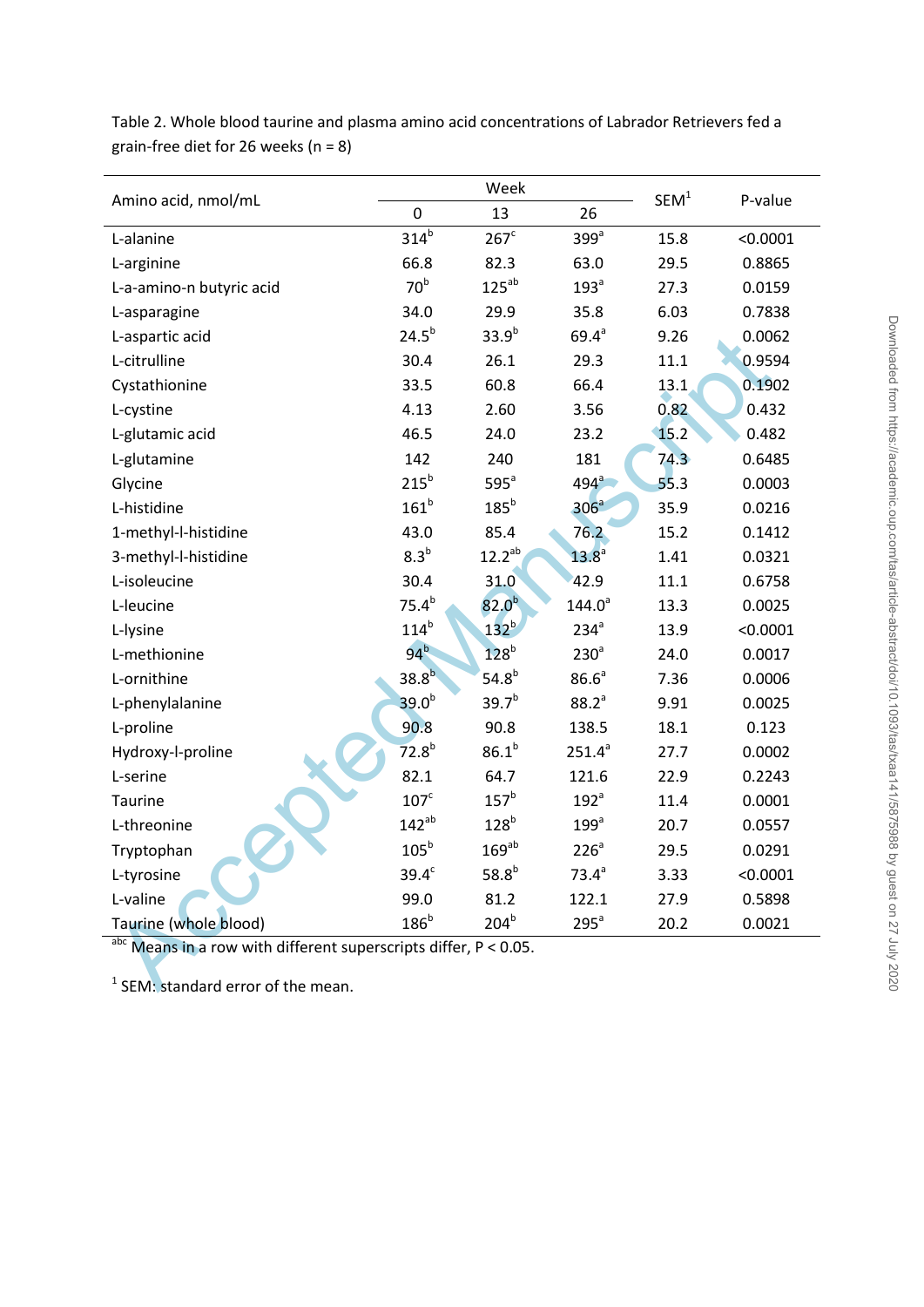Table 3. Urine taurine, creatinine, and taurine:creatinine ratio, and fecal bile acids and cholesterol of Labrador Retrievers fed a grain-free diet for 26 weeks ( $n = 8$ )

|                                                                   |                         | Week                         | SEM <sup>1</sup> |         |  |  |  |
|-------------------------------------------------------------------|-------------------------|------------------------------|------------------|---------|--|--|--|
| Parameter                                                         | 0                       | 26                           |                  | P-value |  |  |  |
|                                                                   |                         | Urine                        |                  |         |  |  |  |
| Taurine: Creatinine                                               | 0.25                    | 0.28                         | 0.07             | 0.7760  |  |  |  |
|                                                                   | Fecal Bile Acids, µg/mg |                              |                  |         |  |  |  |
| Cholic acid                                                       | $0.055^{b}$             | $0.142^a$                    | 0.024            | 0.0193  |  |  |  |
| Chenodeoxycholic acid                                             | 0.008 <sup>b</sup>      | $0.037$ <sup>a</sup>         | 0.008            | 0.0300  |  |  |  |
| Lithocholic acid                                                  | 0.74                    | 0.94                         | 0.07             | 0.0622  |  |  |  |
| Deoxycholic acid                                                  | $3.45^{b}$              | 5.52 <sup>a</sup>            | 0.58             | 0.0237  |  |  |  |
| Ursodeoxycholic acid                                              | 0.0065                  | 0.0066                       | 0.0004           | 0.8358  |  |  |  |
| Primary bile acids                                                | 0.063 <sup>b</sup>      | $0.179^{a}$                  | 0.027            | 0.0078  |  |  |  |
| Secondary bile acids                                              | $4.19^{b}$              | 6.46 <sup>a</sup>            | 0.64             | 0.0255  |  |  |  |
| Total bile acids                                                  | $4.26^{b}$              | 6.64 <sup>a</sup>            | 0.65             | 0.0208  |  |  |  |
| Cholesterol                                                       | 0.98                    | 1.1                          | 0.079            | 0.2860  |  |  |  |
|                                                                   |                         | Fecal Bile Acids, % of total |                  |         |  |  |  |
| Cholic acid                                                       | 1.33                    | 2.2                          | 0.37             | 0.1154  |  |  |  |
| Chenodeoxycholic acid                                             | 0.18                    | 0.73                         | 0.19             | 0.0671  |  |  |  |
| Lithocholic acid                                                  | 18.08 <sup>a</sup>      | $14.67^{b}$                  | 1.05             | 0.0367  |  |  |  |
| Deoxycholic acid                                                  | 80.23                   | 82.3                         | 1.22             | 0.2515  |  |  |  |
| Ursodeoxycholic acid                                              | $0.17^{a}$              | $0.11^{b}$                   | 0.017            | 0.0204  |  |  |  |
| Primary bile acids                                                | 1.51                    | 2.93                         | 0.51             | 0.0682  |  |  |  |
| Secondary bile acids                                              | 98.49                   | 97.07                        | 0.51             | 0.0682  |  |  |  |
| $ab$ Means in a row with different superscripts differ, P < 0.05. |                         |                              |                  |         |  |  |  |
|                                                                   |                         |                              |                  |         |  |  |  |
| <sup>1</sup> SEM: standard error of the mean.                     |                         |                              |                  |         |  |  |  |
|                                                                   |                         |                              |                  |         |  |  |  |
|                                                                   |                         |                              |                  |         |  |  |  |
|                                                                   |                         |                              |                  |         |  |  |  |
|                                                                   |                         |                              |                  |         |  |  |  |
|                                                                   |                         |                              |                  |         |  |  |  |
|                                                                   |                         |                              |                  |         |  |  |  |
| $S_{\chi}$                                                        |                         |                              |                  |         |  |  |  |
|                                                                   |                         |                              |                  |         |  |  |  |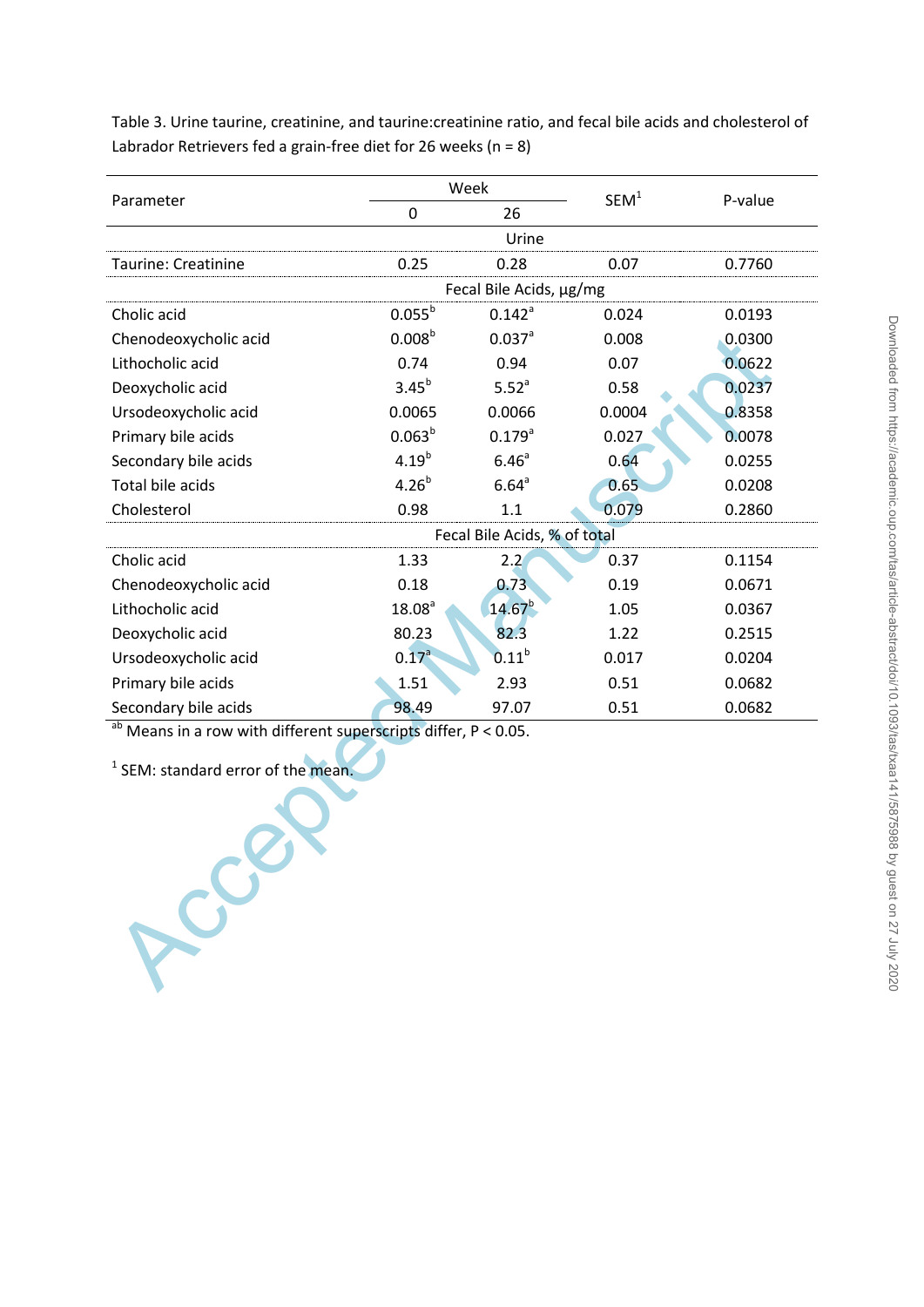|                                                                   | Unit                    | Week               |                   |                    | SEM <sup>1</sup>  |         |  |
|-------------------------------------------------------------------|-------------------------|--------------------|-------------------|--------------------|-------------------|---------|--|
| Blood parameter                                                   |                         | $\mathbf 0$        | 13                | 26                 |                   | P-value |  |
| WBC <sup>2</sup>                                                  | $10^3$ /mm $^3$         | 8.79 <sup>b</sup>  | $10.33^{b}$       | $13.71^{a}$        | 1.15              | 0.0188  |  |
| RBC <sup>4</sup>                                                  | $10^6$ /mm <sup>3</sup> | 8.24               | 8.19              | 8.47               | 0.15              | 0.379   |  |
| Hemoglobin                                                        | g/dL                    | 16.3 <sup>b</sup>  | $16.5^{ab}$       | $17.3^{a}$         | 0.31              | 0.0636  |  |
| Hematocrit                                                        | $\%$                    | 54.6               | 54.2              | 54.1               | 1.16              | 0.9573  |  |
| MCV <sup>5</sup>                                                  | f <sub>l</sub>          | 66.4               | 66.3              | 63.8               | 1.05              | 0.1613  |  |
| MCH <sup>6</sup>                                                  | pg                      | $19.8^{b}$         | $20.2^{ab}$       | 20.4 <sup>a</sup>  | 0.20              | 0.0721  |  |
| MCHC <sup>7</sup>                                                 | g/dL                    | $29.9^{b}$         | 30.5 <sup>b</sup> | 32.1 <sup>a</sup>  | 0.34              | 0.0005  |  |
| Platelets                                                         | $10^3$ /mm $^3$         | 265                | 314               | 308                | 38.2              | 0.6163  |  |
| Lymphocytes                                                       | $10^3$ /mm $^3$         | 2.05 <sup>a</sup>  | $1.53^{b}$        | $1.82^{ab}$        | 0.18              | 0.1382  |  |
|                                                                   | $\%$                    | 23.1 <sup>a</sup>  | $14.8^{b}$        | $14.5^{b}$         | 1.39 <sub>o</sub> | 0.0003  |  |
| Neutrophils                                                       | $10^3$ /mm $^3$         | $6.22^{b}$         | 7.89 <sup>b</sup> | 10.85 <sup>a</sup> | 0.93              | 0.007   |  |
|                                                                   | %                       | 71.0 <sup>b</sup>  | 76.4 <sup>a</sup> | $78.7^{a}$         | 1.15              | 0.0003  |  |
| Monocytes                                                         | $10^3$ /mm $^3$         | 0.36               | 0.43              | 0.63               | 0.13              | 0.3346  |  |
|                                                                   | %                       | 4.13               | 4.13              | 4.1                | 0.66              | 0.9995  |  |
| Eosinophils                                                       | $10^3$ /mm $^3$         | $0.12^{b}$         | $0.38^{a}$        | $0.28^{ab}$        | 0.077             | 0.082   |  |
|                                                                   | %                       | $1.34^{b}$         | 3.65 <sup>a</sup> | 1.90 <sup>b</sup>  | 0.56              | 0.0206  |  |
| <b>Basophils</b>                                                  | $10^3$ /mm $^3$         | 0.040 <sup>b</sup> | $0.106^{a}$       | $0.095^a$          | 0.018             | 0.0403  |  |
|                                                                   | %                       | 0.44 <sup>b</sup>  | 1.03 <sup>a</sup> | $0.71^{ab}$        | 0.15              | 0.033   |  |
| $ab$ Means in a row with different superscripts differ, P < 0.05. |                         |                    |                   |                    |                   |         |  |
| <sup>1</sup> SEM: standard error of the mean.                     |                         |                    |                   |                    |                   |         |  |
| <sup>2</sup> WBC: white blood cell count.                         |                         |                    |                   |                    |                   |         |  |
| <sup>4</sup> RBC: red blood cell count.                           |                         |                    |                   |                    |                   |         |  |
| <sup>5</sup> MCV: mean corpuscular volume.                        |                         |                    |                   |                    |                   |         |  |
| <sup>6</sup> MCH: mean corpuscular hemoglobin.                    |                         |                    |                   |                    |                   |         |  |
| <sup>7</sup> MCHC: mean corpuscular hemoglobin concentration.     |                         |                    |                   |                    |                   |         |  |

Table 4. Hematology of Labrador Retrievers fed a grain-free diet for 26 weeks ( $n = 8$ )